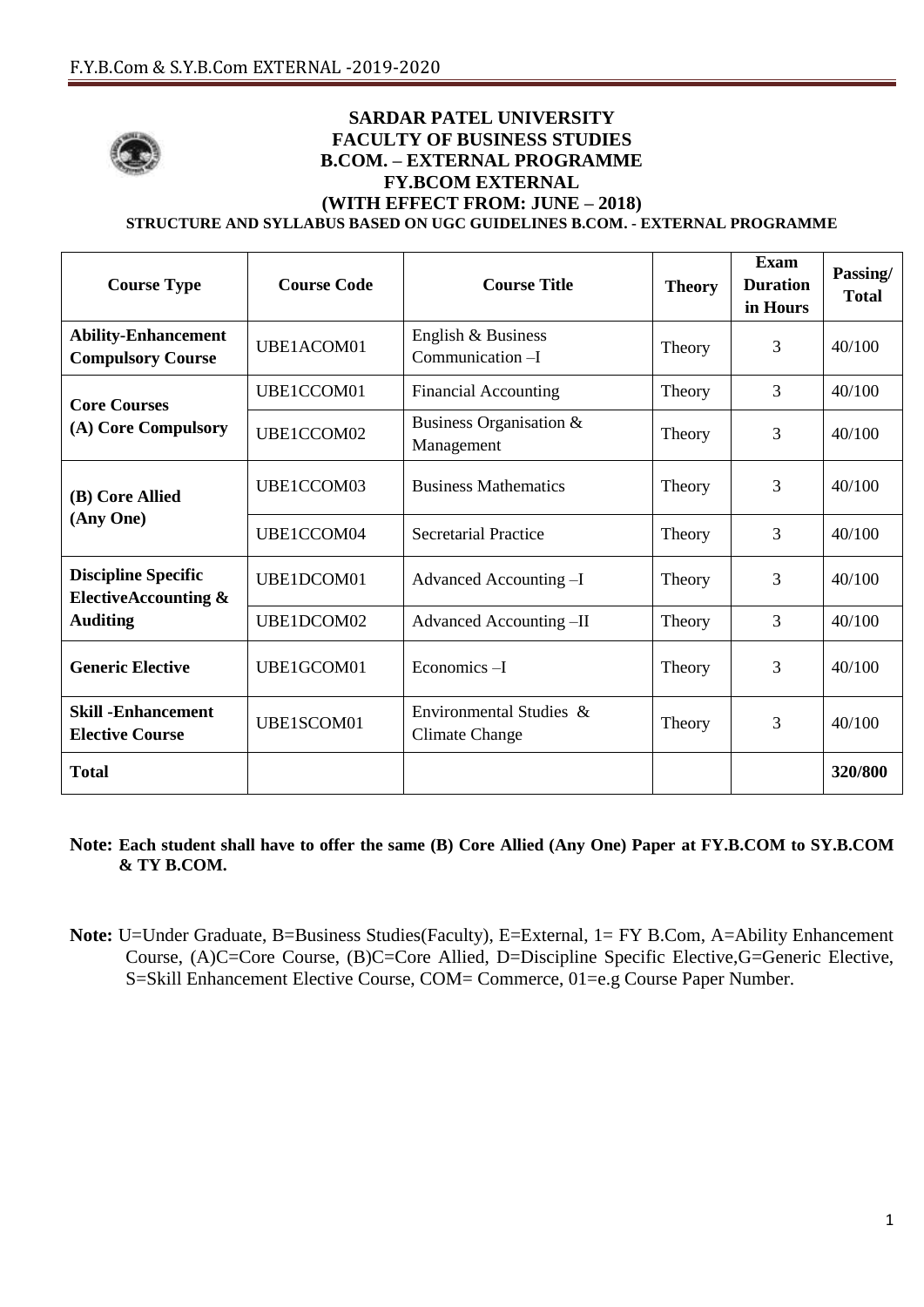| <b>Ability-Enhancement Compulsory Course</b> |                                             | <b>FY.B.COM. EXTERNAL</b> |  |
|----------------------------------------------|---------------------------------------------|---------------------------|--|
| UBE1ACOM01                                   | <b>English and Business Communication I</b> |                           |  |

# **Text: [a novel (abridged) or a collection of short stories] Name of Text: Mill on the Floss – by George Eliot (abridged)Publisher: Madhubun**

**Objective:** 1. To familiarize the learner with the basic concepts of English language.

|                         | 2. To develop the skill of independent reading and writing with comprehension.                                                       |
|-------------------------|--------------------------------------------------------------------------------------------------------------------------------------|
| Unit                    | <b>Description of Detail</b>                                                                                                         |
| $\mathbf{1}$            | Three text – based short answer questions                                                                                            |
| $\overline{2}$          | Three text – based short notes                                                                                                       |
| $\overline{3}$          | (A) Paragraph Writing                                                                                                                |
|                         | (on a topic of a general nature in not more than 150 words)                                                                          |
|                         | For eg. Topics like Books: Our Best Friends; My Favorite game; Importance of English; Pollution; A                                   |
|                         | picnic by a river side                                                                                                               |
|                         | (B) Vocabulary (Words often confused $-100$ pairs of words in a attached sheet)                                                      |
| $\overline{\mathbf{4}}$ | <b>Grammar</b>                                                                                                                       |
|                         | Tenses: Present Simple, Present Progressive, Present Perfect, Past Simple, Past Progressive, Past                                    |
|                         | Perfect, Future Tense Simple, Model Auxiliaries, Conditionals, Concord                                                               |
| 5                       | <b>IntroducingBusinessCommunication</b>                                                                                              |
|                         | Concept, Definition and Characteristics (Attributes) of Communication, Process of Communication                                      |
|                         | (Communication Cycle), Objectives of Communication (Information, advice/counseling, order,                                           |
|                         | suggestion, persuasion, education, warning, raising morale and motivation), (Two general<br>question/three short notes may be asked) |
| 6                       | <b>BusinessCorrespondence</b>                                                                                                        |
|                         | Structure, format, layout of abusiness letter (regular parts/occasional parts;, Essentials/qualities of                              |
|                         | an effective business letter (correctness, conciseness, clarity, courtesy, coordinateon, appropriateness,                            |
|                         | 'You' attitude, etc.)                                                                                                                |
|                         | (Three Short not es may be asked)                                                                                                    |
| $\overline{7}$          | <b>Inquiryletters(Requests)andRepliestoInquiries</b>                                                                                 |
|                         | (Letters concerning catalogues, prices, quotations, samples, demonstration, discount, credit, mode of                                |
|                         | delivery, package, concession, terms of sale, mode Of payment, transportation), (Drafting of two letters                             |
|                         | maybeasked)                                                                                                                          |
| 8                       | <b>Placingof Orders</b><br>(Letters concerning trial order, routine order, postponing the order, reserving the right to reject the   |
|                         | goods, requests for changes in orders already placed, order with conditions attached, can collation of                               |
|                         | orders)                                                                                                                              |
|                         | <b>Executionof Orders</b>                                                                                                            |
|                         | (Delay in execution of order, request for extension of time in delivery of goods, partial execution of                               |
|                         | order, declining the order, offering substitute goods, cancellation of orders)                                                       |
|                         | (Drafting of two letters may be asked)                                                                                               |
|                         | $\lambda$ 11 TT $\lambda$<br>$\sim$ $\sim$ $\sim$ $\sim$ $\sim$ $\sim$<br>$\mathbf{r}$                                               |

**Note:** All Units carry equal weightage of marks.

- Developing Communication Skills by Krishna Mohan and MeeraBanerji Macmillan
- Effective Business Communication by AshaKaul Prentice Hall Economy Edition
- Principles and practice of Business Communication by Rhoda Doctor and Aspi Doctor–Sheth Publishers Ltd.
- $\triangleright$  Business Communication by UrmilaRai and S M Rai Himalaya Publishing House
- $\triangleright$  Essentials of Business Communication by Rajendra Pal and J.S. Korlahalli Sultan Chand & Sons
- A Practical English Grammar by Thomson and Martinet
- Practical English Usage Michael Swan Amazon.co.uk
- Oxford Practice Grammar by John Eastwood OUP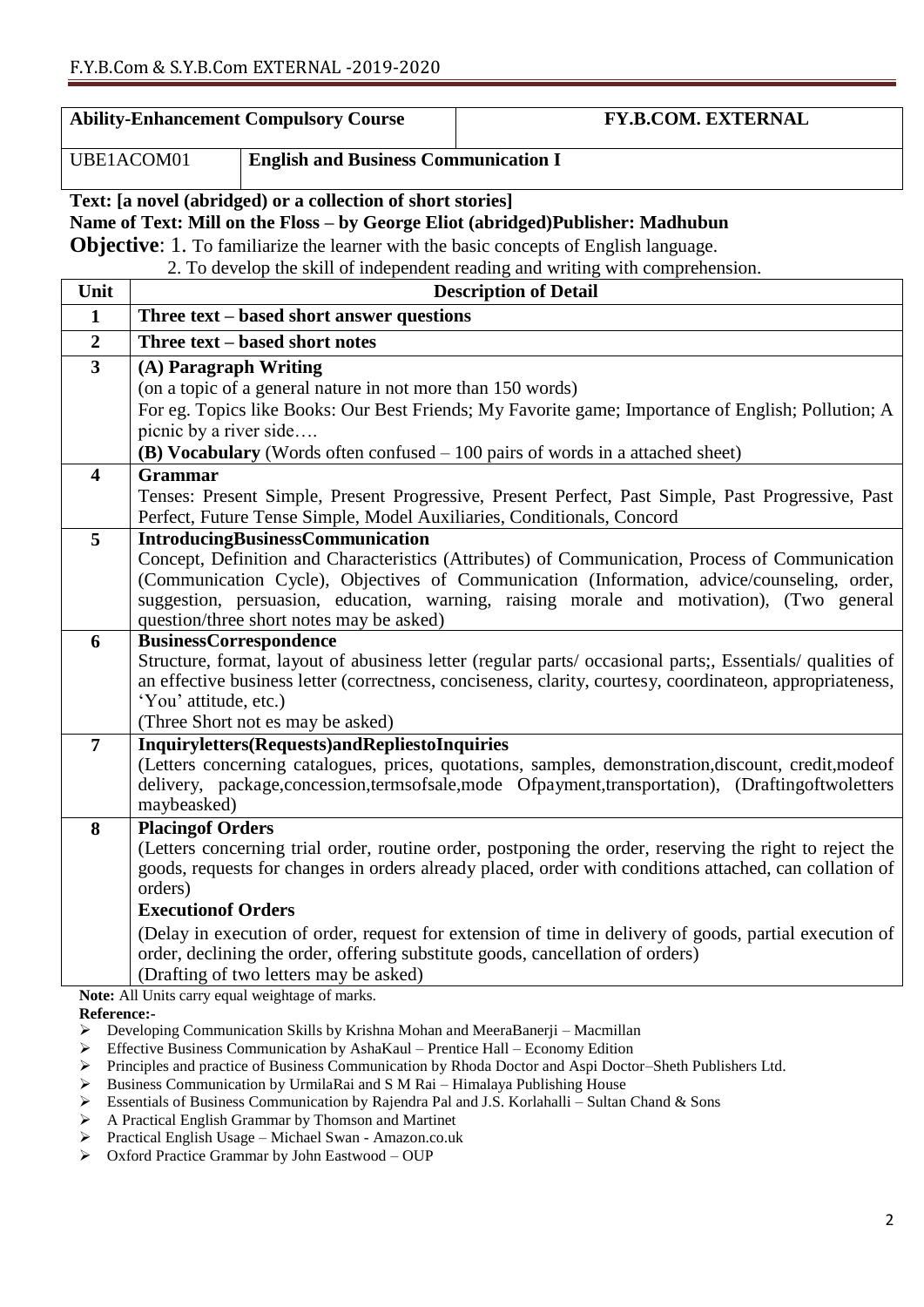|                         |                                   | <b>Core Courses (A) Core Compulsory</b>                    | <b>FY.B.COM. EXTERNAL</b>                                                                                                                                                     |
|-------------------------|-----------------------------------|------------------------------------------------------------|-------------------------------------------------------------------------------------------------------------------------------------------------------------------------------|
| UBE1CCOM01              |                                   | <b>Financial Accounting</b>                                |                                                                                                                                                                               |
|                         |                                   |                                                            | <b>Objective:</b> The objective of this paper is to help students to acquire conceptual knowledge of the financial                                                            |
|                         |                                   |                                                            | accounting and to impart skills for recording various kinds of business transactions                                                                                          |
| Unit                    |                                   |                                                            | <b>Description of Detail</b>                                                                                                                                                  |
| $\mathbf{1}$            | <b>Business Income</b>            |                                                            |                                                                                                                                                                               |
|                         |                                   |                                                            | Measurement of business income – Net income: The Accounting Period, The continuity doctrine and                                                                               |
|                         |                                   | matching concept. Objectives of measurement.,              |                                                                                                                                                                               |
|                         |                                   |                                                            | Revenue recognition: Recognition of expenses: Revenue Income and Expenses and Capital                                                                                         |
|                         | Income and Expenditure.           |                                                            |                                                                                                                                                                               |
|                         |                                   |                                                            | The nature of depreciation: The Accounting concept of depreciation. Methods of computing                                                                                      |
|                         |                                   |                                                            | depreciation: Straight Line Method and Diminishing Balance Method(Examples Only). Inventories:                                                                                |
|                         |                                   |                                                            | Meaning, Significance of inventory valuation. Inventory Record Systems: periodic<br>and                                                                                       |
|                         |                                   |                                                            | perpetual(Theory Only). Methods: FIFO, LIFO and Weighted Average(Examples Only). Salient                                                                                      |
|                         |                                   | features of Indian Accounting Standard (IND-AS) 2.         |                                                                                                                                                                               |
| $\overline{2}$          |                                   |                                                            | Final AccountsCapital and revenue expenditures and receipts: Preparation of financial statements of non                                                                       |
|                         |                                   |                                                            | - corporate business entities. (Sole Proprietary firm and Partnership firm)                                                                                                   |
| $\mathbf{3}$            |                                   | <b>Accounting for Dissolution of Partnership Firm:</b>     |                                                                                                                                                                               |
|                         |                                   |                                                            | Accounting of Dissolution of the Partnership firm including no partner insolvent, one partner, two                                                                            |
|                         |                                   | partners and all partners insolvent.                       |                                                                                                                                                                               |
| $\overline{\mathbf{4}}$ |                                   |                                                            | Sale of Partnership firm to a limited company: (In the book of the firm)                                                                                                      |
|                         |                                   |                                                            | Introduction, Ascertaining the purchase consideration (Net Assets & Consideration method).,<br>Distribution of shares and debentures, Journal entries and ledger accounts.    |
| $5\overline{)}$         | <b>Structure of Balance Sheet</b> |                                                            |                                                                                                                                                                               |
|                         |                                   |                                                            | Meaning of Balance Sheet, functions, objectives and limitations of Balance Sheet, Arrangement of                                                                              |
|                         |                                   |                                                            | Assets & Liabilities in the Balance Sheet. Computation of the following items from balance sheet:                                                                             |
|                         |                                   |                                                            | Owner's fund, Capital Employed, Gross Working Capital and Net working Capital                                                                                                 |
| 6                       | <b>Issue of Shares</b>            |                                                            |                                                                                                                                                                               |
|                         |                                   |                                                            | Types of Shares and Share Capital, Shares issued at Par, Premium and at Discount. Over subscription of                                                                        |
|                         |                                   |                                                            | shares, calls in arrears, calls in advance, Right shares & Provision regarding issue of right shares.<br>Examples on issue & allotment of shares including pro-rata allotment |
| 7                       |                                   | <b>Financial Statement: An Analysis and interpretation</b> |                                                                                                                                                                               |
|                         |                                   |                                                            | Meaning and Characteristic of Financial Statement. Purposes and Limitations of Financial statement.                                                                           |
|                         |                                   |                                                            | Methods of analysis of Financial statement. Comparative statements, Trend Analysis and Common size                                                                            |
|                         | statements                        |                                                            |                                                                                                                                                                               |
| 8                       |                                   |                                                            | Company final Accounts: (Horizontal form as per schedule 6 of Company Act 1956)                                                                                               |
|                         |                                   |                                                            | Simple adjustment. (Excluding calculation of managerial remuneration & Calculation Provision for                                                                              |
|                         |                                   |                                                            | Tax). Preparation of Profit and Loss Account, Profit and Loss Appropriation Account and Balance Sheet.                                                                        |

**Note:** All Units carry equal weightage of marks. **Reference:-**

<sup>&</sup>gt; Advanced Accounting I: M. C. Shukla, T. S. Grewal and S. C. Gupta.

Financial Accounting: S. N. Maheshwari and S. K. Maheshwari.

Financial Accounting: Deepak Sehgal.

Financial Accounting: P. C. Tulsian.

Advanced Accounting 2- Sehgal Ashok And Sehgal Deepak

Company Accounts: Gupta R L And Radhaswamy M

Rathmans Company Accounts Theory Problems and Solutions: Rathman P V And Raju D R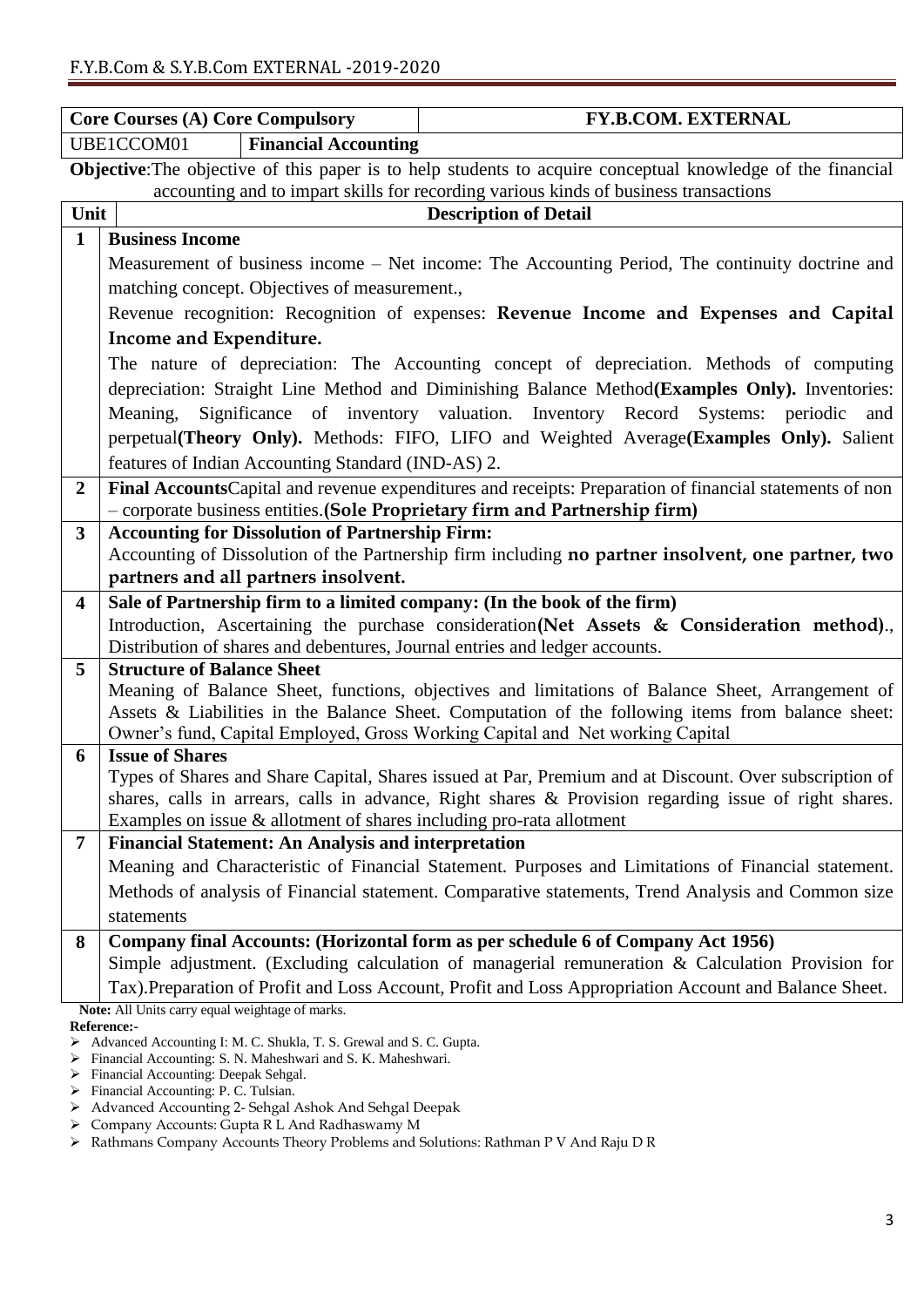|                         | <b>Core Courses (A) Core Compulsory</b>                                                                                                                                                          |                                                                                       | <b>FY.B.COM. EXTERNAL</b>                                                                               |
|-------------------------|--------------------------------------------------------------------------------------------------------------------------------------------------------------------------------------------------|---------------------------------------------------------------------------------------|---------------------------------------------------------------------------------------------------------|
|                         | UBE1CCOM02                                                                                                                                                                                       | <b>Business Organisation and Management</b>                                           |                                                                                                         |
|                         |                                                                                                                                                                                                  |                                                                                       | <b>Objective:</b> The course aims to provide basic knowledge to the students about the organisation and |
|                         |                                                                                                                                                                                                  | management of a business enterprise.                                                  |                                                                                                         |
| Unit                    |                                                                                                                                                                                                  | <b>Description of Detail</b>                                                          |                                                                                                         |
| $\mathbf{1}$            | <b>Management</b>                                                                                                                                                                                |                                                                                       |                                                                                                         |
|                         |                                                                                                                                                                                                  |                                                                                       | Meaning and Definition, Features, Objectives, Process of management, Managerial Functions               |
|                         |                                                                                                                                                                                                  | (POSDCORB), Significance, Managerial Roles & Skills.                                  |                                                                                                         |
| $\overline{2}$          | <b>Planning &amp; Decision Making</b>                                                                                                                                                            |                                                                                       |                                                                                                         |
|                         |                                                                                                                                                                                                  |                                                                                       | Planning: Meaning and Definition, Features, Importance, Limitations, Types/elements of plans, Steps     |
|                         | in Planning Process.                                                                                                                                                                             |                                                                                       | Decision Making: Meaning & Characteristics, Steps in Decision Making Process, Types of Decisions.       |
|                         |                                                                                                                                                                                                  |                                                                                       |                                                                                                         |
| $\overline{\mathbf{3}}$ |                                                                                                                                                                                                  |                                                                                       | <b>Organising</b> Concept, Process, Principles of organization, Delegation of Authorities: meaning,     |
|                         |                                                                                                                                                                                                  |                                                                                       | importance & process, Centralization & Decentralization, Types of Organisation : line, functional, line |
|                         | and staff.                                                                                                                                                                                       |                                                                                       |                                                                                                         |
| 4                       | ControllingConcept, Nature, Importance, Steps in control process, Types of control, Techniques of<br>Control: (A) Budgetary control-meaning, objectives, advantages & limitations (B) Break Even |                                                                                       |                                                                                                         |
|                         |                                                                                                                                                                                                  |                                                                                       |                                                                                                         |
| 5                       | <b>Directing and Leadership</b>                                                                                                                                                                  | Analysis-concept, uses & limitations.                                                 |                                                                                                         |
|                         |                                                                                                                                                                                                  | (A) Directing: Meaning and Definition, Elements, Importance, Principles of Direction. |                                                                                                         |
|                         |                                                                                                                                                                                                  |                                                                                       | (B) Leadership: Meaning and Definition, Nature, Importance, Style of leadership: Autocratic,            |
|                         | Democratic, Free rein, Quality of a good leader.                                                                                                                                                 |                                                                                       |                                                                                                         |
| 6                       |                                                                                                                                                                                                  | <b>Motivation and Communication</b>                                                   |                                                                                                         |
|                         |                                                                                                                                                                                                  |                                                                                       | (A) Motivation: Concept, Importance, Theories of Motivation : Maslow Theory, Herzberg Theory,           |
|                         | McGregor's Theory.                                                                                                                                                                               |                                                                                       |                                                                                                         |
|                         |                                                                                                                                                                                                  |                                                                                       | (B) Communication: Concept, Importance, Process, Types of communication, Barriers of                    |
|                         |                                                                                                                                                                                                  | communication, Measures for Effective Communication.                                  |                                                                                                         |
| $\overline{7}$          |                                                                                                                                                                                                  | <b>Introduction to Human Resource Management</b>                                      | Concept, Objectives, Functions : Managerial & Operational, HR Planning- Concept & Process, HR           |
|                         |                                                                                                                                                                                                  | Policies-Meaning & Development.                                                       |                                                                                                         |
| 8                       |                                                                                                                                                                                                  | <b>Employer &amp; Employee Relations</b>                                              |                                                                                                         |
|                         |                                                                                                                                                                                                  |                                                                                       | Meaning, Parties, Importance, Trade Union- Functions & Problems, Industrial Disputes- Meaning,          |
|                         |                                                                                                                                                                                                  | Causes & Preventive measures. Collective Bargaining-Meaning & Process.                |                                                                                                         |

**Note:** All Units carry equal weightage of marks.

**Reference:-**

- Human Resource Management by C B Gupta
- Text and Cases of Human Resource Manament by P SubbaRoa
- Human Resource and Personnel Management by K Aswathapppa
- Human Resources Management by S S Khanka
- Kaul, V.K., *Business Organisation and Management*, Pearson Education, New Delhi
- Chhabra, T.N., *Business Organisation and Management*, Sun India Publications, New Delhi,
- Gupta CB, *Modern Business Organisation*, Mayur Paperbacks, New Delhi
- Koontz and Weihrich, *Essentials of Management*, McGraw Hill Education.
- Basu, C. R., *Business Organization and Management*, McGraw Hill Education.
- Burton Gene and Manab Thakur; Management Today: Principles and Practice; Tata McGraw Hill, New Delhi.

(**Note:** Latest Editions of the above books may be used.)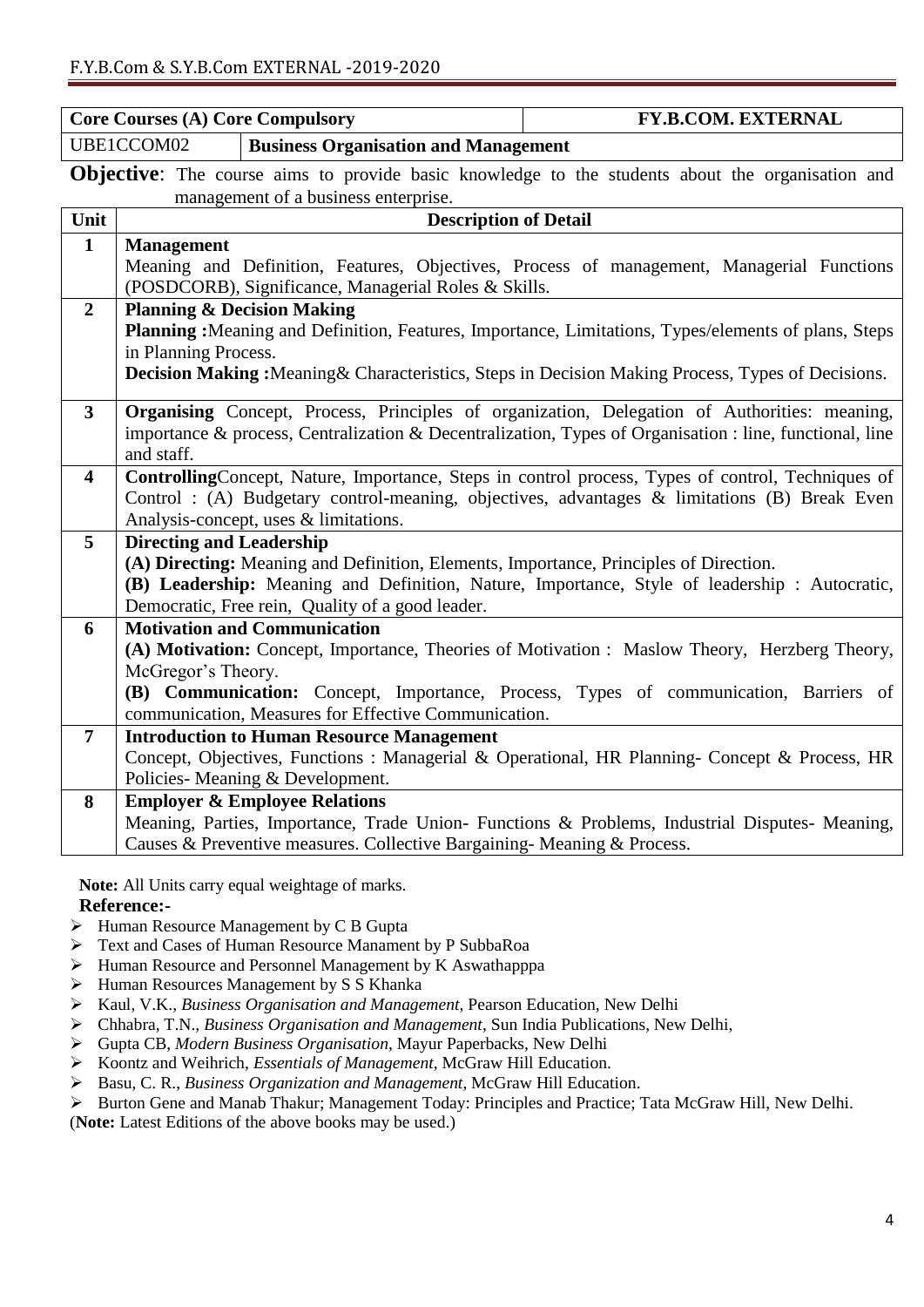|                         | (B) Core Allied (Any One)                                                                                                                  |                                                                         | <b>FY.B.COM. EXTERNAL</b>                                                                                  |  |  |
|-------------------------|--------------------------------------------------------------------------------------------------------------------------------------------|-------------------------------------------------------------------------|------------------------------------------------------------------------------------------------------------|--|--|
|                         | UBE1CCOM03                                                                                                                                 | <b>Business Mathematics</b>                                             |                                                                                                            |  |  |
|                         | <b>Objective:</b> 1. To enhance analytical ability in students for processing data                                                         |                                                                         |                                                                                                            |  |  |
|                         | 2. To Familiarize students with applications of Statistical techniques inbusiness decision making.                                         |                                                                         |                                                                                                            |  |  |
| Unit                    |                                                                                                                                            |                                                                         | <b>Description of Detail</b>                                                                               |  |  |
| $\mathbf{1}$            | <b>Set Theory, Determinants</b>                                                                                                            |                                                                         |                                                                                                            |  |  |
|                         |                                                                                                                                            |                                                                         | Set Theory: Sets, Subsets, equality of two sets, null set, universal set, power set, complements of a set, |  |  |
|                         |                                                                                                                                            |                                                                         | union and intersection of sets, difference of two sets. Venn Diagram (Concept only), Laws of algebra       |  |  |
|                         |                                                                                                                                            | of sets, De'Morgan laws and Cartesian Product of two sets.              | Determinants: Meaning, Determinants and their basic properties of determinant (without Proof,              |  |  |
|                         |                                                                                                                                            | without examples), Cramer's Method (For two equations)                  |                                                                                                            |  |  |
| $\boldsymbol{2}$        | <b>Matrix</b>                                                                                                                              |                                                                         |                                                                                                            |  |  |
|                         |                                                                                                                                            |                                                                         | Types of matrices: Square, null, identity, transpose of Matrices, Symmetric, skew symmetric, Singular,     |  |  |
|                         |                                                                                                                                            | Non Singular, inverse, adjoin of matrix.                                |                                                                                                            |  |  |
|                         |                                                                                                                                            | Matrices -scalar multiplication, Addition, Subtraction, Multiplication. |                                                                                                            |  |  |
|                         |                                                                                                                                            | Solution of a system of two and three linear equations using matrix.    |                                                                                                            |  |  |
| $\mathbf{3}$            | <b>Mathematics in Finance</b>                                                                                                              |                                                                         |                                                                                                            |  |  |
|                         |                                                                                                                                            |                                                                         | Compound interest, nominal and effective rates of interest, continuous compounding, Concept of             |  |  |
|                         |                                                                                                                                            |                                                                         | Present value and amount of a sum, Annuity (only for a fixed period of time), present value of annuity,    |  |  |
| $\overline{\mathbf{4}}$ |                                                                                                                                            | sinking funds (with equal payments and equal time intervals)            |                                                                                                            |  |  |
|                         | <b>Interpolation and Extrapolation</b><br>Meaning of interpolation ad Extrapolation, Assumptions, Imporatnce and uses of interpolation and |                                                                         |                                                                                                            |  |  |
|                         | Extrapolation, Operators $\triangle$ , E and D (without proof), methods of interpolation and extrapolation; 1.                             |                                                                         |                                                                                                            |  |  |
|                         | Newton's Method 2. Binomial expansion method 2. Lagrange's method, Simple examples on these                                                |                                                                         |                                                                                                            |  |  |
|                         | methods.                                                                                                                                   |                                                                         |                                                                                                            |  |  |
| 5                       | <b>Permutations and Combinations</b>                                                                                                       |                                                                         |                                                                                                            |  |  |
|                         |                                                                                                                                            |                                                                         | Meaning, Fundamental Principles of Counting, Theorem based (without proof) on permutation and              |  |  |
|                         |                                                                                                                                            |                                                                         | combination, Permutations when repetition is allowed, Circular permutations, Examples of                   |  |  |
|                         | Permutation and combination.                                                                                                               |                                                                         |                                                                                                            |  |  |
| 6                       | <b>Co-ordinate Geometry</b>                                                                                                                |                                                                         |                                                                                                            |  |  |
|                         |                                                                                                                                            |                                                                         | Cartesian Co-ordinate System, Distance between two points, slope of line, slopes of Parallel and           |  |  |
|                         |                                                                                                                                            |                                                                         | perpendicular lines, Equations of a line for: - Two Pint Form – Point Sloe form – Intercept form – Two     |  |  |
|                         | Intercept Form,                                                                                                                            |                                                                         |                                                                                                            |  |  |
| $\overline{7}$          | <b>Linear Programing Problem</b>                                                                                                           |                                                                         |                                                                                                            |  |  |
|                         | LPP: Meaning, nature, limitations of LP, uses of LP, Definitions: solution, constrains, BFS, FS,                                           |                                                                         |                                                                                                            |  |  |
|                         | objective functions solution of LPP by Graphical Method                                                                                    |                                                                         |                                                                                                            |  |  |
|                         | -Transportation Problem - N-W corner rule, Matrix Minima Method, Vogel's Approximation Method<br>(Including unbalanced problem)            |                                                                         |                                                                                                            |  |  |
| 8                       |                                                                                                                                            | <b>Derivatives and Applications of derivatives</b>                      |                                                                                                            |  |  |
|                         |                                                                                                                                            |                                                                         | Derivatives of explicit, Composite and implicit functions, Derivatives of exponential and arithmetic       |  |  |
|                         |                                                                                                                                            |                                                                         | functions, Rules of differentiation (without proof), Higher order derivatives, maxima and minima of a      |  |  |
|                         |                                                                                                                                            |                                                                         | function in economic theory (demand, supply, consumption, revenue and cost function), Equilibrium          |  |  |
|                         | price.                                                                                                                                     |                                                                         |                                                                                                            |  |  |
|                         |                                                                                                                                            | Note: All Units carry equal weightage of marks.                         |                                                                                                            |  |  |

- Sancheti&Kapoor: Statistics: Theory, Methods and Applications, Sultan Chand & sons, New Delhi
- Kapoor, V.K.:Business Mathematics, sultan Chand and Sons, New Delhi
- Soni, R.S.: Business Mathematics, Pitamber Publishing Ho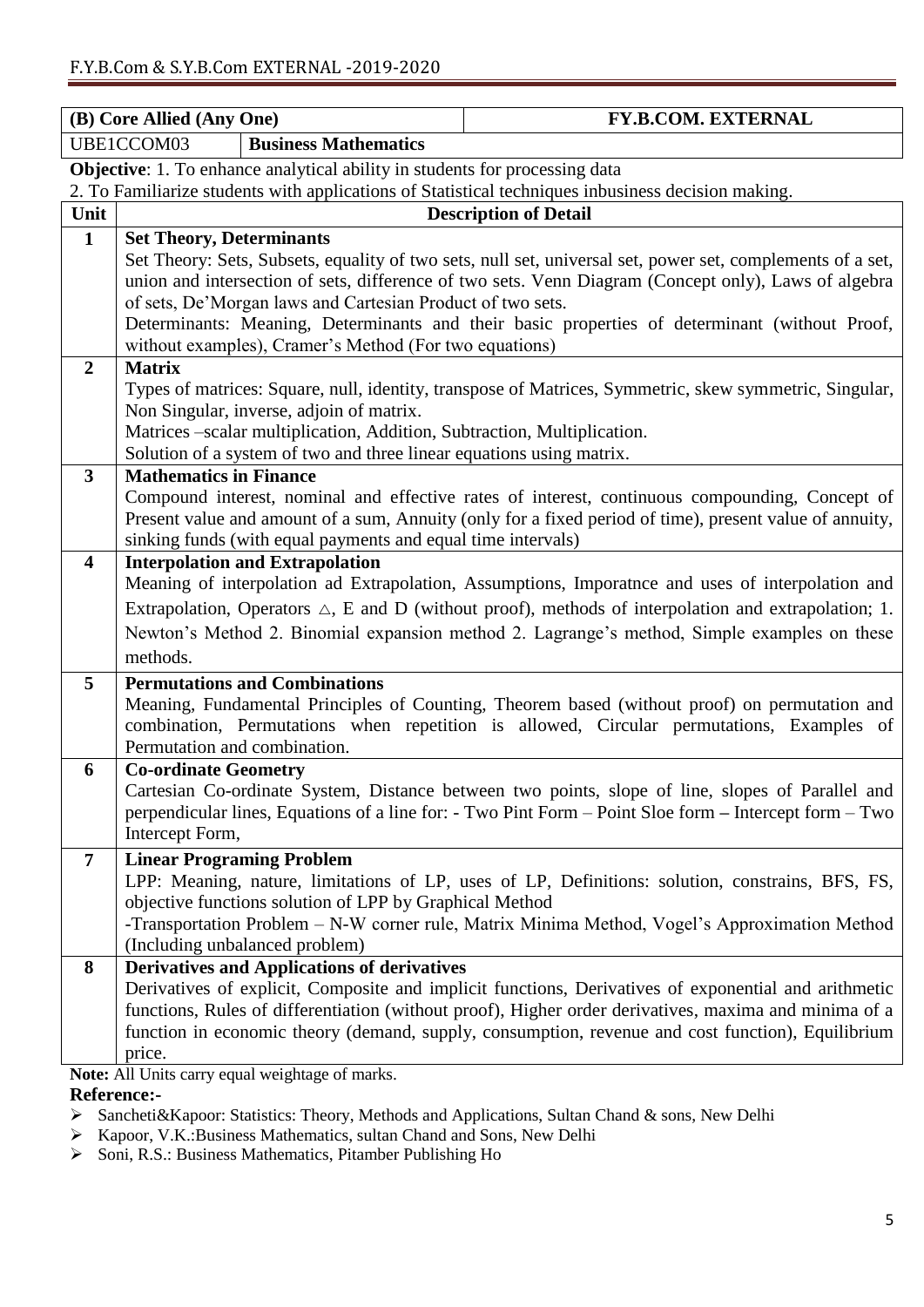|                         | (B) Core Allied (Any One)                                                                                 |                                                                                   | <b>FY.B.COM. EXTERNAL</b>                                                                                |  |  |
|-------------------------|-----------------------------------------------------------------------------------------------------------|-----------------------------------------------------------------------------------|----------------------------------------------------------------------------------------------------------|--|--|
|                         | UBE1CCOM04                                                                                                | <b>Secretarial Practice</b>                                                       |                                                                                                          |  |  |
|                         | <b>Objective:</b> The objective of the course is to impart basic knowledge of the Company's secretary and |                                                                                   |                                                                                                          |  |  |
|                         |                                                                                                           | secretarial practice.                                                             |                                                                                                          |  |  |
| Unit                    |                                                                                                           |                                                                                   | <b>Description of Detail</b>                                                                             |  |  |
| $\mathbf{1}$            |                                                                                                           |                                                                                   | CompanyDefinition, Features, Types of Company from the point of view Incorporation, Liabilities,         |  |  |
|                         |                                                                                                           |                                                                                   | Nationality & Public interest, Formation of a Company, Advantages, Limitations, Procedure to convert     |  |  |
|                         | Limited Company.                                                                                          |                                                                                   | Private Limited Company into Public Limited Company and Public Limited Company into Private              |  |  |
| $\overline{2}$          | <b>Company Management</b>                                                                                 |                                                                                   |                                                                                                          |  |  |
|                         |                                                                                                           |                                                                                   | Promoters of public Limited Company : Meaning-Functions of Promoters -Preliminary Contract-              |  |  |
|                         | Liabilities of Promoters.                                                                                 |                                                                                   |                                                                                                          |  |  |
|                         |                                                                                                           | Director- position, qualification, disqualification, appointment, duties, powers. |                                                                                                          |  |  |
|                         |                                                                                                           | Managing Director-qualification and appointment.                                  |                                                                                                          |  |  |
| $\mathbf{3}$            |                                                                                                           |                                                                                   | SecretaryMeaning-Types of Secretary- Qualities and legal qualification of Company Secretary, duties      |  |  |
|                         |                                                                                                           | of Company Secretary-Powers, Rights & Liabilities of Company Secretary.           |                                                                                                          |  |  |
| $\overline{\mathbf{4}}$ |                                                                                                           |                                                                                   | Company's MeetingsMeaning, Needs, Types of meeting, Statutory Meetings, Annual General                   |  |  |
|                         |                                                                                                           |                                                                                   | Meeting, Extra Ordinary General Meeting, Notice, Agenda, Quorum, Proxy, Resolution, Minutes.             |  |  |
| 5                       |                                                                                                           | <b>Alteration in Share &amp; Debenture</b>                                        | Alteration in Share: Modes of alteration share capital as per Company Law-procedure and provisions       |  |  |
|                         |                                                                                                           |                                                                                   | of reduction in share capital-Legal provisions for Right Shares and Bonus Shares and its Guiding         |  |  |
|                         | Principles.                                                                                               |                                                                                   |                                                                                                          |  |  |
|                         | <b>Debenture:</b> Meaning and types of debenture –procedure and legal provisions of Company law Board to  |                                                                                   |                                                                                                          |  |  |
|                         | issue debenture-Methods of redemption of debenture                                                        |                                                                                   |                                                                                                          |  |  |
| 6                       |                                                                                                           | <b>Allotment &amp; Forfeiture of Shares</b>                                       |                                                                                                          |  |  |
|                         |                                                                                                           |                                                                                   | Allotment of Shares: Meaning-Procedure-regular and irregular allotment -secretary's duties regarding     |  |  |
|                         |                                                                                                           | allotment of shares -procedure of allotment when shares are oversubscribed.       |                                                                                                          |  |  |
|                         | Calls: Meaning of calls --Provisions of Company Law regarding share calls-procedure of demanding          |                                                                                   |                                                                                                          |  |  |
|                         | call of share.                                                                                            |                                                                                   | Forfeiture of Shares: Meaning-legal provisions for forfeiture of shares procedure of forfeiture of       |  |  |
|                         |                                                                                                           |                                                                                   | share-effects of forfeiture of share-procedure of reissue of forfeited shares-secretary's duties.        |  |  |
| 7                       |                                                                                                           | Winding up/Liquidation of the Company:                                            |                                                                                                          |  |  |
|                         |                                                                                                           |                                                                                   | Meaning and modes of winding up and liquidation of the company-Provisions regarding compulsory           |  |  |
|                         | liquidation, meaning and procedure of voluntary winding up of a company-Provisions regarding              |                                                                                   |                                                                                                          |  |  |
|                         |                                                                                                           |                                                                                   | company's voluntary winding up by members and creditors -appointment -Powers and duties of               |  |  |
|                         | liquidator.                                                                                               |                                                                                   |                                                                                                          |  |  |
| 8                       |                                                                                                           | <b>Listing of Securities and Mutual Fund</b>                                      |                                                                                                          |  |  |
|                         |                                                                                                           |                                                                                   | Listing Securities: Meaning-legal provisions for listing of securities-Documents required for listing of |  |  |
|                         |                                                                                                           | securities-Advantages of listing of securities.                                   |                                                                                                          |  |  |
|                         |                                                                                                           | Mutual Fund: Definition-Types-Advantages and Disadvantages.                       |                                                                                                          |  |  |
|                         |                                                                                                           | Note: All Units carry equal weightage of marks.                                   |                                                                                                          |  |  |

- Secretarial Practice-M.C.Kuchal-Vikas Publication
- Manual of Secretarial Practice B.N.Tondon-S.Chand& Co.
- A Textbook of Company Law-P.P.S. Gogna-S.Chand& Co.
- $\triangleright$  Office Management R.K.Chopra –Himalaya Publishing House.
- A Textbook of Office Management –William H. LiftingwellabdEdwinRobinson-Tata McGraw Hil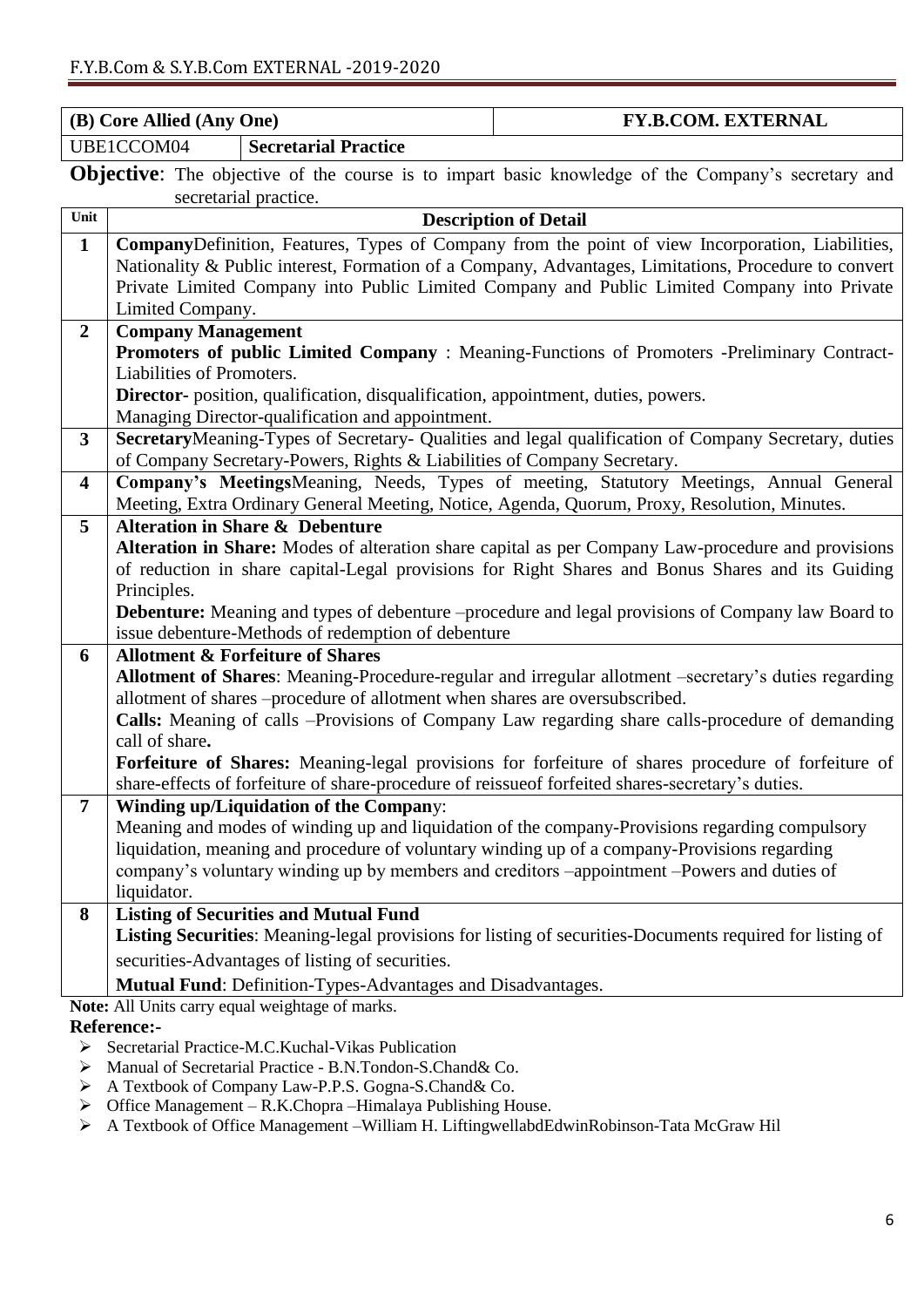|                                                                                                                                                                                                                                                                                   | Discipline Specific Elective Accounting & Auditing                                                                                                                                           | <b>FY.B.COM. EXTERNAL</b> |  |  |
|-----------------------------------------------------------------------------------------------------------------------------------------------------------------------------------------------------------------------------------------------------------------------------------|----------------------------------------------------------------------------------------------------------------------------------------------------------------------------------------------|---------------------------|--|--|
| UBE1DCOM01                                                                                                                                                                                                                                                                        | <b>Advanced Accounting – I</b>                                                                                                                                                               |                           |  |  |
| <b>Objective:</b> To enable the students to acquire the basic knowledge of the Hire Purchase, Consignment Accounts, Joint<br>Venture, Accounts from incomplete records, Branch Accounting, Farm Accounting, Accounting for<br>professionals and Accounts of Non Trading concerns. |                                                                                                                                                                                              |                           |  |  |
| Unit                                                                                                                                                                                                                                                                              | <b>Description of Detail</b>                                                                                                                                                                 |                           |  |  |
| $\mathbf{1}$                                                                                                                                                                                                                                                                      | <b>Accounting relating to Hire Purchase</b>                                                                                                                                                  |                           |  |  |
|                                                                                                                                                                                                                                                                                   | (Excluding Hire Purchase Trading Account) Introduction, difference between Hire Purchase System                                                                                              |                           |  |  |
|                                                                                                                                                                                                                                                                                   | and Installment Purchase system Examples based on calculation of Interest: when interest is not                                                                                              |                           |  |  |
|                                                                                                                                                                                                                                                                                   | included in installment, when interest is included in installment, when rate of interest is not given,                                                                                       |                           |  |  |
|                                                                                                                                                                                                                                                                                   | when cash price and rate of interest are not given Accounting records in the books of purchaser and                                                                                          |                           |  |  |
|                                                                                                                                                                                                                                                                                   | vendor                                                                                                                                                                                       |                           |  |  |
| $\overline{2}$                                                                                                                                                                                                                                                                    | <b>Consignment Accounts</b>                                                                                                                                                                  |                           |  |  |
|                                                                                                                                                                                                                                                                                   | Meaning of consignment, difference between consignment and sale, Performa invoice, commission,                                                                                               |                           |  |  |
|                                                                                                                                                                                                                                                                                   | Del-credre Commission Accounting Treatment in the books of consignor and consignee: when<br>goods are consigned at cost price, when goods are consigned at Invoice price (Including normal & |                           |  |  |
|                                                                                                                                                                                                                                                                                   | abnormal loss)                                                                                                                                                                               |                           |  |  |
| $\overline{\mathbf{3}}$                                                                                                                                                                                                                                                           | <b>Joint Venture</b>                                                                                                                                                                         |                           |  |  |
|                                                                                                                                                                                                                                                                                   | Meaning Difference between Joint Venture and Partnership Difference between Joint Venture and                                                                                                |                           |  |  |
|                                                                                                                                                                                                                                                                                   | Consignment Methods of keeping accounts of joint venture When separate books are not kept and                                                                                                |                           |  |  |
|                                                                                                                                                                                                                                                                                   | only one partner keeps accounts When all partners keep accounts in their own books When separate                                                                                             |                           |  |  |
| 4                                                                                                                                                                                                                                                                                 | books for joint venture are kept<br><b>Accounts from Incomplete Records</b>                                                                                                                  |                           |  |  |
|                                                                                                                                                                                                                                                                                   | Definitions, salient features, limitations, calculation of profit of Incomplete records (Conversion                                                                                          |                           |  |  |
|                                                                                                                                                                                                                                                                                   | Method, calculation of missing figures etc.)                                                                                                                                                 |                           |  |  |
| 5                                                                                                                                                                                                                                                                                 | <b>Branch Accounting: (Theory &amp; Examples)</b>                                                                                                                                            |                           |  |  |
|                                                                                                                                                                                                                                                                                   | (Dependent Branch, excluding foreign branch) Accounts in the books of head office: • Branches                                                                                                |                           |  |  |
|                                                                                                                                                                                                                                                                                   | selling goods for cash only • Branches selling goods both for cash and credit • Branches supplied                                                                                            |                           |  |  |
| 6                                                                                                                                                                                                                                                                                 | goods at an invoice price • Remittance in transit and Goods in Transit<br><b>Farm Accounting</b>                                                                                             |                           |  |  |
|                                                                                                                                                                                                                                                                                   | Introduction Importance of farm accounting in India Farm account or farm profit $\&$ loss accounts                                                                                           |                           |  |  |
|                                                                                                                                                                                                                                                                                   | Final accounts of farm                                                                                                                                                                       |                           |  |  |
| $\overline{7}$                                                                                                                                                                                                                                                                    | <b>Accounting for Professionals</b>                                                                                                                                                          |                           |  |  |
|                                                                                                                                                                                                                                                                                   | Introduction, Methods of keeping accounts - Cash System and Mercantile System, Solicitor's                                                                                                   |                           |  |  |
|                                                                                                                                                                                                                                                                                   | accounts, Books of accounts of a solicitors and Chartered Accountants, Examples based on Solicitor                                                                                           |                           |  |  |
|                                                                                                                                                                                                                                                                                   | and Chartered Accountants' accounts                                                                                                                                                          |                           |  |  |
| 8                                                                                                                                                                                                                                                                                 | <b>Accounts of Non-trading concerns</b>                                                                                                                                                      |                           |  |  |
|                                                                                                                                                                                                                                                                                   | Distinction between Capital and Revenue Expenses, Distinction between Receipt and Payment                                                                                                    |                           |  |  |
|                                                                                                                                                                                                                                                                                   | Account and Income and Expenditure Account. Revenue Income, Capital Income.                                                                                                                  |                           |  |  |
|                                                                                                                                                                                                                                                                                   | Preparation of Income and Expenditure Account, Receipt and Payment Account and Balance Sheet.                                                                                                |                           |  |  |
|                                                                                                                                                                                                                                                                                   | Note: All Units carry equal weightage of marks.                                                                                                                                              |                           |  |  |

- Advanced Accounting I: M. C. Shukla, T. S. Grewal and S. C. Gupta.
- Financial Accounting: S. N. Maheshwari and S. K. Maheshwari.
- Advanced Accounting: S. N. Maheshwari and S. K. Maheshwari.
- > Financial Accounting: Deepak Sehgal.
- Financial Accounting: P. C. Tulsian.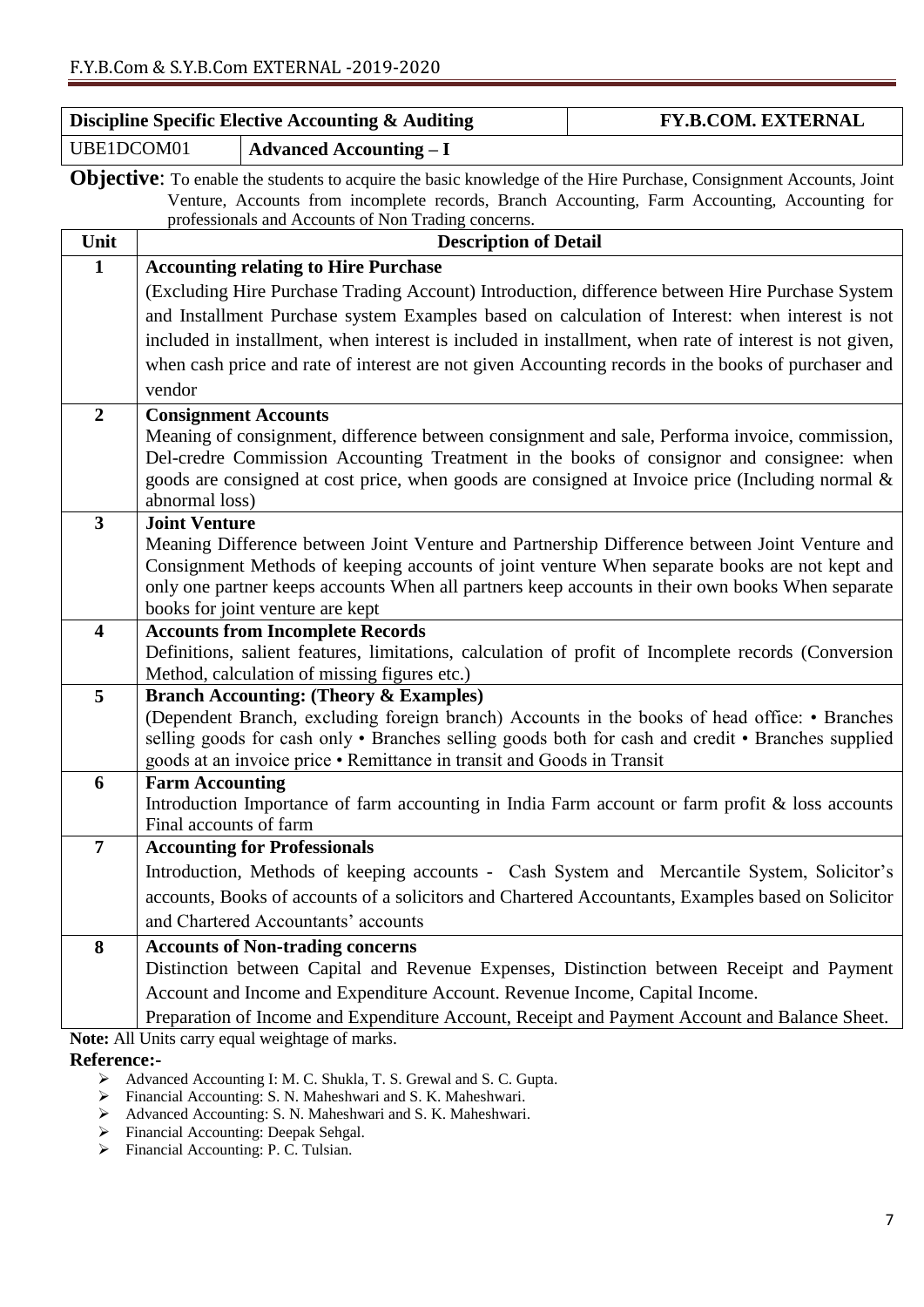|                         |                             | Discipline Specific Elective Accounting & Auditing                                                       | <b>FY.B.COM. EXTERNAL</b>                                                                                                                                                                                                                                                                                                                                                                                      |
|-------------------------|-----------------------------|----------------------------------------------------------------------------------------------------------|----------------------------------------------------------------------------------------------------------------------------------------------------------------------------------------------------------------------------------------------------------------------------------------------------------------------------------------------------------------------------------------------------------------|
|                         | UBE1DCOM02                  | <b>Advanced Accounting - II</b>                                                                          |                                                                                                                                                                                                                                                                                                                                                                                                                |
|                         |                             |                                                                                                          | <b>Objective:</b> To enable the students to acquire the basic knowledge of the Issue and Redemption of<br>Preference Shares and Debentures, Accounting Standards, Accounting Ratio, Valuation of<br>Goodwill and Equity Shares, Fire Claim and Accounting for General Insurance Companies.                                                                                                                     |
| Unit                    |                             | <b>Description of Detail</b>                                                                             |                                                                                                                                                                                                                                                                                                                                                                                                                |
| $\mathbf{1}$            |                             | <b>Redemption of Preference Shares and Issue Bonus Shares</b><br><b>Shares (Excluding quantum Bonus)</b> | Redemption of Preference shares: Procedure, Provision of Companies Act 1956. Accounting entries,<br>Balance Sheet after redemption of Preference Shares. Issue of Bonus Shares: Guidelines, Sources,<br>Accounting Entries. Combined examples of redemption of Preference shares and Issue of Bonus                                                                                                            |
| $\overline{2}$          |                             | <b>Issue and redemption of Debentures</b><br>debenture into shares) Debenture Redemption Fund Method.    | Examples based on Accounting entries of issue and redemption of debenture Writing of debenture<br>discount Redemption of Debentures (Including purchase of own debenture and conversion of                                                                                                                                                                                                                     |
| $\overline{\mathbf{3}}$ | <b>Accounting Standards</b> | (Valuation of Inventors) AS 6 (Depreciation Accounting)                                                  | Concept of Accounting Standards, Utility of Accounting Standards, Procedure for issue of Indian<br>Accounting Standards. Accounting Standards AS 1 (Disclosure of Accounting Inventories) AS 2                                                                                                                                                                                                                 |
| $\overline{\mathbf{4}}$ |                             | Return on shareholders fund (11) Earning per share                                                       | Accounting RatioClassification of Accounting Ratio, Advantages & Limitations of Accounting<br>Ratio.Computation and interpretation of the following ratios (Based on Balance Sheet of Two Years)<br>(1) Gross Profit Ratio (2) Net Profit Ratio (3) Operating Ratio (4) Stock Turnover Ratio (5) Current<br>Ratio (6) Liquid Ratio (7) Debtors Ratio (8) Debt-Equity Ratio (9) Return on capital employed (10) |
| 5                       |                             | Method and Super Profit Method.                                                                          | Valuation of Goodwill: Definition, factors affecting goodwill, Need for valuation of goodwill,<br>Methods of Valuation of Goodwill, Examples on valuation of Goodwill, Methods - Average Profit                                                                                                                                                                                                                |
| 6                       | Fair Value.                 |                                                                                                          | Valuation of Equity Share SharesNeed for valuation of shares, factors affecting value of shares,<br>Examples of valuation of shares, Methods of valuation of shares - Intrinsic value, Yield value, and                                                                                                                                                                                                        |
| $\overline{7}$          |                             | stock). Claim for consequential loss.                                                                    | Fire ClaimsIntroduction, Claim for loss of stock, Average Clause (Including Normal & Abnormal                                                                                                                                                                                                                                                                                                                  |
| 8                       |                             | (Fire & marine Insurance only)                                                                           | Accounting for General Insurance companiesIntroduction, Types of general Insurance,<br>Explanation of terms related to premium, claim, and commission. Preparation of Revenue Account                                                                                                                                                                                                                          |

**Note:** All Units carry equal weightage of marks.

- > Advanced Accounting I: M. C. Shukla, T. S. Grewal and S. C. Gupta.
- Financial Accounting: S. N. Maheshwari and S. K. Maheshwari.
- Advanced Accounting: S. N. Maheshwari and S. K. Maheshwari.
- Financial Accounting: Deepak Sehgal.
- > Financial Accounting: P. C. Tulsian.
- > Advanced Accountancy: Jain S P And Narang KL
- Modern Accountancy: Mikharjee And Hanif
- > Advanced Accountancy: Shukla M. C. And Grawal T. S.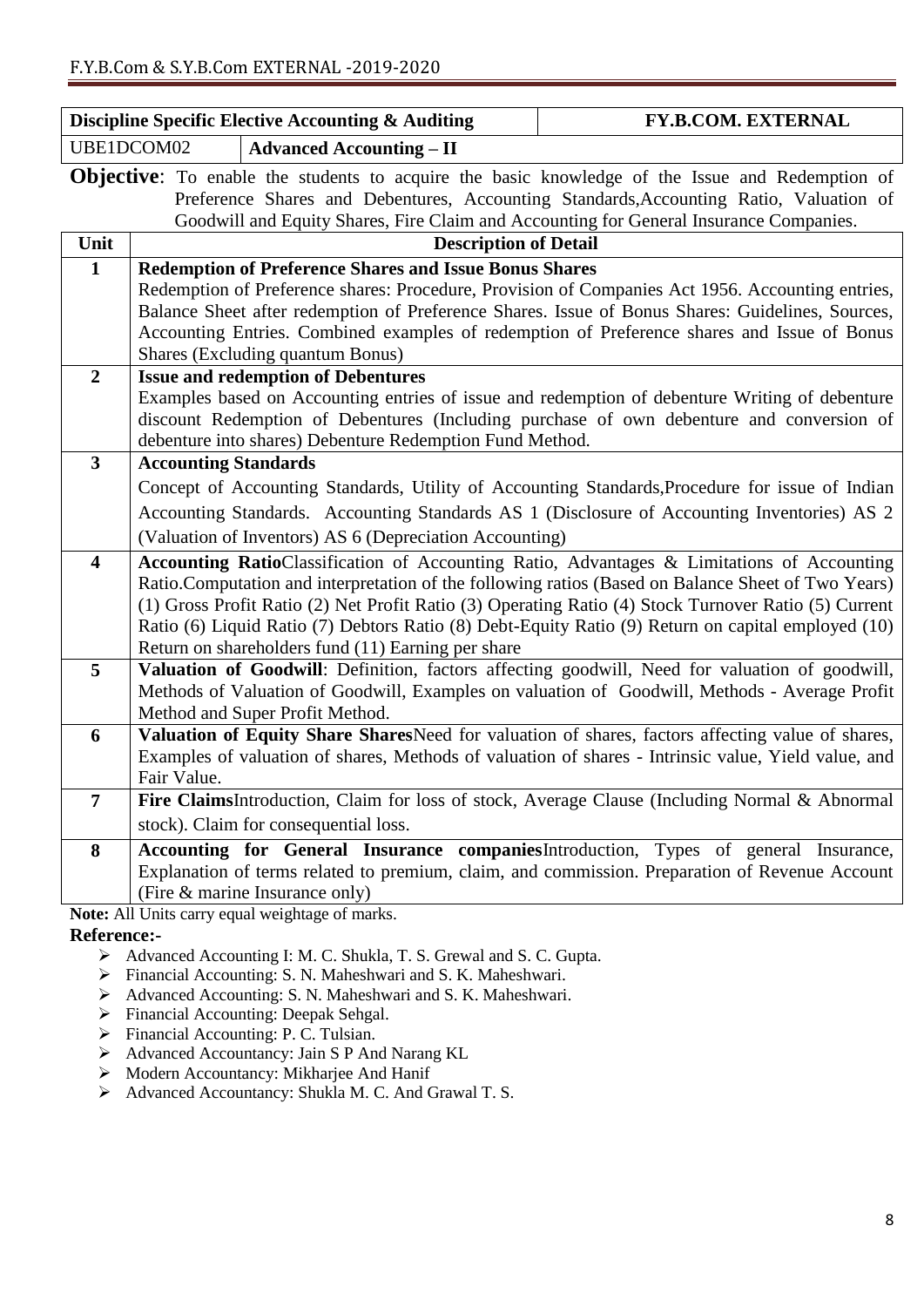|                         | <b>Generic Elective</b>                                                                                                                                                                                                                                                                                                                                                                                                                                        |                                                                                   | <b>FY.B.COM. EXTERNAL</b>                                                                                                                                                                                                                                                                             |  |
|-------------------------|----------------------------------------------------------------------------------------------------------------------------------------------------------------------------------------------------------------------------------------------------------------------------------------------------------------------------------------------------------------------------------------------------------------------------------------------------------------|-----------------------------------------------------------------------------------|-------------------------------------------------------------------------------------------------------------------------------------------------------------------------------------------------------------------------------------------------------------------------------------------------------|--|
|                         | UBE1GCOM01                                                                                                                                                                                                                                                                                                                                                                                                                                                     | $Economics - I$                                                                   |                                                                                                                                                                                                                                                                                                       |  |
|                         | <b>Objective:</b> This course intends to expose the student to the basic principles in Microeconomic Theory and<br>illustrate with applications, This course exposes students tothe theory and functioning of the<br>monetary and financial sectors of the economy. It highlights the organization, structure and role<br>of financial markets and institutions. It also discusses interest rates, monetary management and<br>instruments of monetary control. |                                                                                   |                                                                                                                                                                                                                                                                                                       |  |
| Unit                    |                                                                                                                                                                                                                                                                                                                                                                                                                                                                | <b>Description of Detail</b>                                                      |                                                                                                                                                                                                                                                                                                       |  |
| $\mathbf{1}$            | <b>Introduction:</b>                                                                                                                                                                                                                                                                                                                                                                                                                                           | Welfare, Utility, Consumer Surplus                                                | Robbins Definition and Samuelson Definition, Nature, Scope & Significance of Economics, Basic<br>Problems of Economics, Basic Assumptions, Basic Concepts – Goods, Price & Value, Wealth &                                                                                                            |  |
| $\overline{2}$          | <b>Product Pricing</b>                                                                                                                                                                                                                                                                                                                                                                                                                                         |                                                                                   |                                                                                                                                                                                                                                                                                                       |  |
|                         |                                                                                                                                                                                                                                                                                                                                                                                                                                                                |                                                                                   | Demand- Meaning, Factors determining demand, Law of demand, Shift and Change in demand,<br>Supply- Meaning, Factors affecting supply, Law of supply, shift and change in supply, Equilibrium<br>price- determination of equilibrium price, effect of change in demand and supply on equilibrium price |  |
| $\mathbf{3}$            | <b>Indifference curve analysis</b>                                                                                                                                                                                                                                                                                                                                                                                                                             |                                                                                   |                                                                                                                                                                                                                                                                                                       |  |
|                         |                                                                                                                                                                                                                                                                                                                                                                                                                                                                | Income effect, Price effect and Substitution effect.                              | Indifference curve- meaning, properties, Marginal rate of substitution, Budget line- meaning, shift in<br>budget line and change in slope of budget line, Concept of budget Space, Consumer's Equilibrium,                                                                                            |  |
| $\overline{\mathbf{4}}$ | <b>Factor Pricing</b>                                                                                                                                                                                                                                                                                                                                                                                                                                          |                                                                                   |                                                                                                                                                                                                                                                                                                       |  |
|                         |                                                                                                                                                                                                                                                                                                                                                                                                                                                                |                                                                                   | Concepts: Wage, Rent, Interest, Profit – concept and theories of profit-Innovation theory, Risk theory<br>and Uncertainty theory of Profit, Marginal Productivity Theory of Distribution under Perfect                                                                                                |  |
|                         | Competition                                                                                                                                                                                                                                                                                                                                                                                                                                                    |                                                                                   |                                                                                                                                                                                                                                                                                                       |  |
| 5                       |                                                                                                                                                                                                                                                                                                                                                                                                                                                                | Theory of Money-Fisher's Transaction Theory, Milton Friedman's Restatement of QTM | Money:Concept, Definition, Functions and Classification of Money, Value of Money, Quantity                                                                                                                                                                                                            |  |
| 6                       | <b>Value of Money</b>                                                                                                                                                                                                                                                                                                                                                                                                                                          |                                                                                   |                                                                                                                                                                                                                                                                                                       |  |
|                         |                                                                                                                                                                                                                                                                                                                                                                                                                                                                |                                                                                   | Measurement of Value of Money: Index number, usefulness and limitations of index number,                                                                                                                                                                                                              |  |
|                         |                                                                                                                                                                                                                                                                                                                                                                                                                                                                | Demand Pull, Effects and Remedies.A Model Business Cycle                          | Inflation: Definition, Types of Inflationaccording to intensity, Causes of inflation- Cost Push and                                                                                                                                                                                                   |  |
| $\overline{7}$          |                                                                                                                                                                                                                                                                                                                                                                                                                                                                | Banking: Definition, Functions of Commercial Bank,                                | Credit<br>Creation<br>Process,<br>Central                                                                                                                                                                                                                                                             |  |
|                         |                                                                                                                                                                                                                                                                                                                                                                                                                                                                | Bank: Functions, Instruments of Monetary Policy                                   |                                                                                                                                                                                                                                                                                                       |  |
| 8                       |                                                                                                                                                                                                                                                                                                                                                                                                                                                                |                                                                                   | Income and EmploymentJ.B.Say's Law of Market, Keynesian Theory of Income and Employment,                                                                                                                                                                                                              |  |
|                         | Theory                                                                                                                                                                                                                                                                                                                                                                                                                                                         |                                                                                   | Concept of Investment Multiplier, Accelerator, Principle of Effective Demand, Liquidity Preference                                                                                                                                                                                                    |  |
|                         |                                                                                                                                                                                                                                                                                                                                                                                                                                                                | Note: All Units carry equal weightage of marks.                                   |                                                                                                                                                                                                                                                                                                       |  |
| Reference:              |                                                                                                                                                                                                                                                                                                                                                                                                                                                                |                                                                                   |                                                                                                                                                                                                                                                                                                       |  |

- Advance Economic Theory H.L.Ahuja
- $\triangleright$  Economic Theory Stonier Hague
- $\triangleright$  Advance Micro Economics M.L. Jhingan
- Micro Economic Theory Mishra and Puri
- Micro Economics Dr. W. Thomas and Dr. Ashok Gor
- Modern Economic Theory H.L.Ahuja
- $\triangleright$  Theory of Money M.C. Vaish
- Money, Banking, Public Finance and International Trade- D.M. Mithani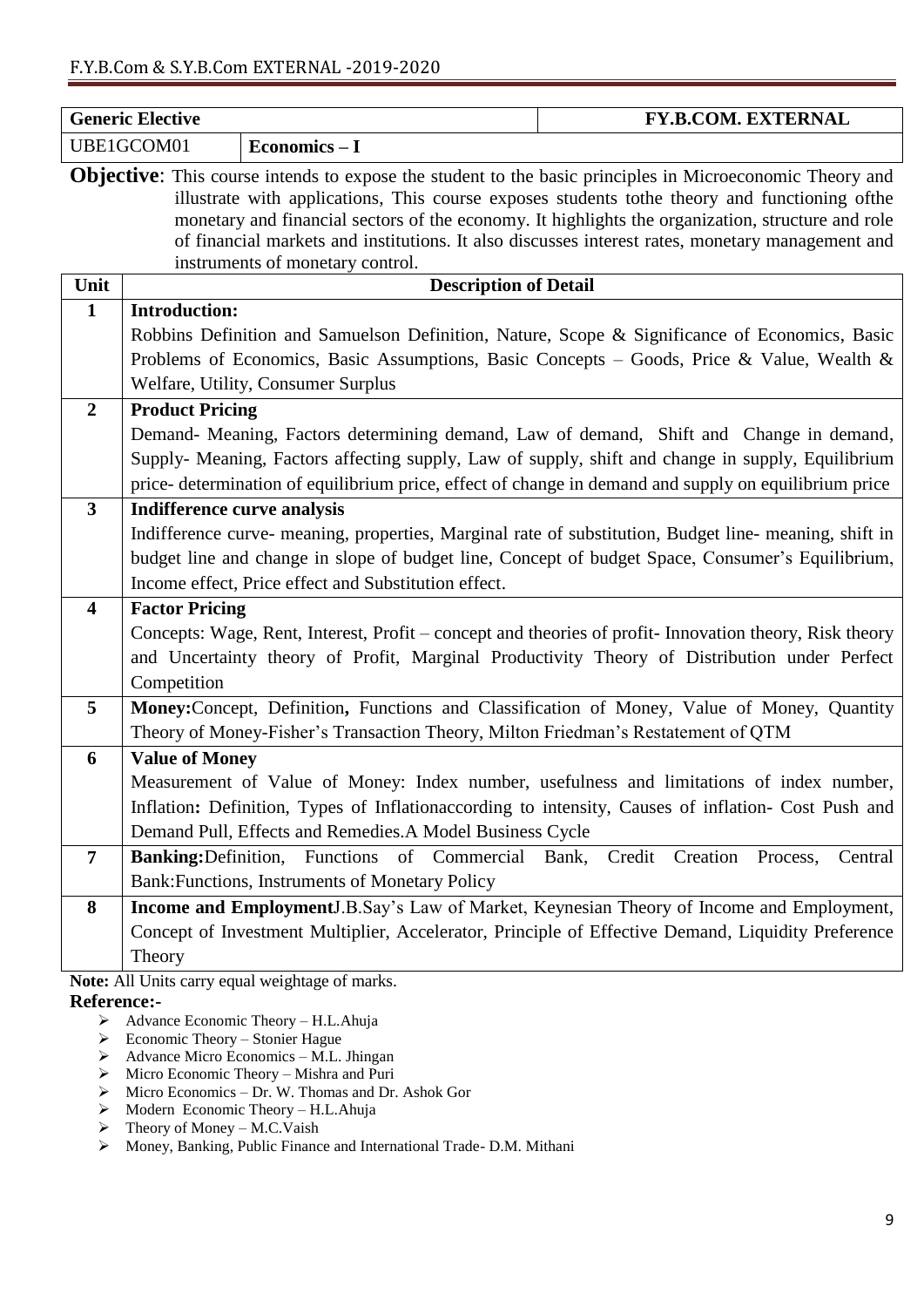|                         |                                                                                                                         | <b>Skill - Enhancement Elective Course</b>                                          | <b>FY.B.COM. EXTERNAL</b>                                                                                 |
|-------------------------|-------------------------------------------------------------------------------------------------------------------------|-------------------------------------------------------------------------------------|-----------------------------------------------------------------------------------------------------------|
|                         | UBE1SCOM01                                                                                                              | <b>Environmental Studies &amp; Climate Change</b>                                   |                                                                                                           |
|                         |                                                                                                                         |                                                                                     | <b>Objective:</b> This course introduces students to concepts, methods and policy options in managing the |
|                         |                                                                                                                         | environment using tools of economic analysis.                                       |                                                                                                           |
| Unit                    |                                                                                                                         | <b>Description of Detail</b>                                                        |                                                                                                           |
| $\mathbf{1}$            |                                                                                                                         | <b>Overview of Environmental Studies:</b>                                           |                                                                                                           |
|                         |                                                                                                                         |                                                                                     | Definition, Scope, Importance, Meaning and Concept of Renewable and Non Renewable Resources,              |
|                         |                                                                                                                         | Equitable use of resources for sustainable lifestyles.                              |                                                                                                           |
| $\overline{2}$          |                                                                                                                         | <b>Natural Resources and Associated Problems</b>                                    |                                                                                                           |
|                         |                                                                                                                         |                                                                                     | Concept and Threats, Forest Resources, Water Resources, Mineral Resources, Energy Resources,              |
|                         |                                                                                                                         | Land Resources, Role of individual in conservation of Natural Resources.            |                                                                                                           |
| $\mathbf{3}$            | <b>Ecosystem</b>                                                                                                        |                                                                                     |                                                                                                           |
|                         |                                                                                                                         |                                                                                     | Concept, Structure, Functions of an Ecosystem, Producers, Consumers and Decomposers in                    |
|                         |                                                                                                                         |                                                                                     | Ecosystem, Food Chain, Food Web and Ecological Pyramid, Types, characteristics and Threats of             |
|                         |                                                                                                                         |                                                                                     | Ecosystem, Types - Forest, Grassland, Desert and Aquatic Ecosystem, Role of Individual in                 |
|                         | sustaining Ecosystem.                                                                                                   |                                                                                     |                                                                                                           |
| $\overline{\mathbf{4}}$ | <b>Biodiversity</b><br>Introduction, Types – Genetic, Species and Ecosystem, Biodiversity at Global, National and Local |                                                                                     |                                                                                                           |
|                         |                                                                                                                         | Levels, India as a Mega Diversity Nation, Threats and Conservation of Biodiversity. |                                                                                                           |
| 5                       | <b>Pollution:</b>                                                                                                       |                                                                                     |                                                                                                           |
|                         |                                                                                                                         |                                                                                     | Causes and Effects of Air Pollution, Water Pollution, Soil Pollution, Marine Pollution and Noise          |
|                         |                                                                                                                         |                                                                                     | Pollution, Role of an individual in prevention of pollution, Disaster management: Floods,                 |
|                         |                                                                                                                         | Earthquakes, Cyclones and Landslides.                                               |                                                                                                           |
| 6                       | <b>Social Issues:</b>                                                                                                   |                                                                                     |                                                                                                           |
|                         |                                                                                                                         |                                                                                     | From unsustainable to sustainable development, Urban problems related to energy, Water                    |
|                         |                                                                                                                         |                                                                                     | conservation, Rainwater harvesting and Watershed management, Resettlement and rehabilitation of           |
|                         |                                                                                                                         | people: It's Problems and concerns.                                                 |                                                                                                           |
| $\overline{7}$          | <b>Climate Change:</b>                                                                                                  |                                                                                     |                                                                                                           |
|                         |                                                                                                                         |                                                                                     | Climate change, Global warming, Acid rain, Ozone layer depletion, nuclear accidents and nuclear           |
|                         | holocaust., Issues involved in enforcement of environmental legislation., Public awareness                              |                                                                                     |                                                                                                           |
| 8                       | <b>Human Population:</b>                                                                                                |                                                                                     |                                                                                                           |
|                         |                                                                                                                         |                                                                                     | Population growth, Population Explosion., Environment and Human Health., Role of information              |
|                         |                                                                                                                         |                                                                                     | technology in environment and human health., Visit to a local area to document environmental assets       |
|                         | as per guidelines.                                                                                                      |                                                                                     |                                                                                                           |
|                         |                                                                                                                         | Note: All Units carry equal weightage of marks.                                     |                                                                                                           |

Text book of Environmental Studies for undergraduate Courses :

ErachBharucha, **Publisher:** University Press, University Grants Commission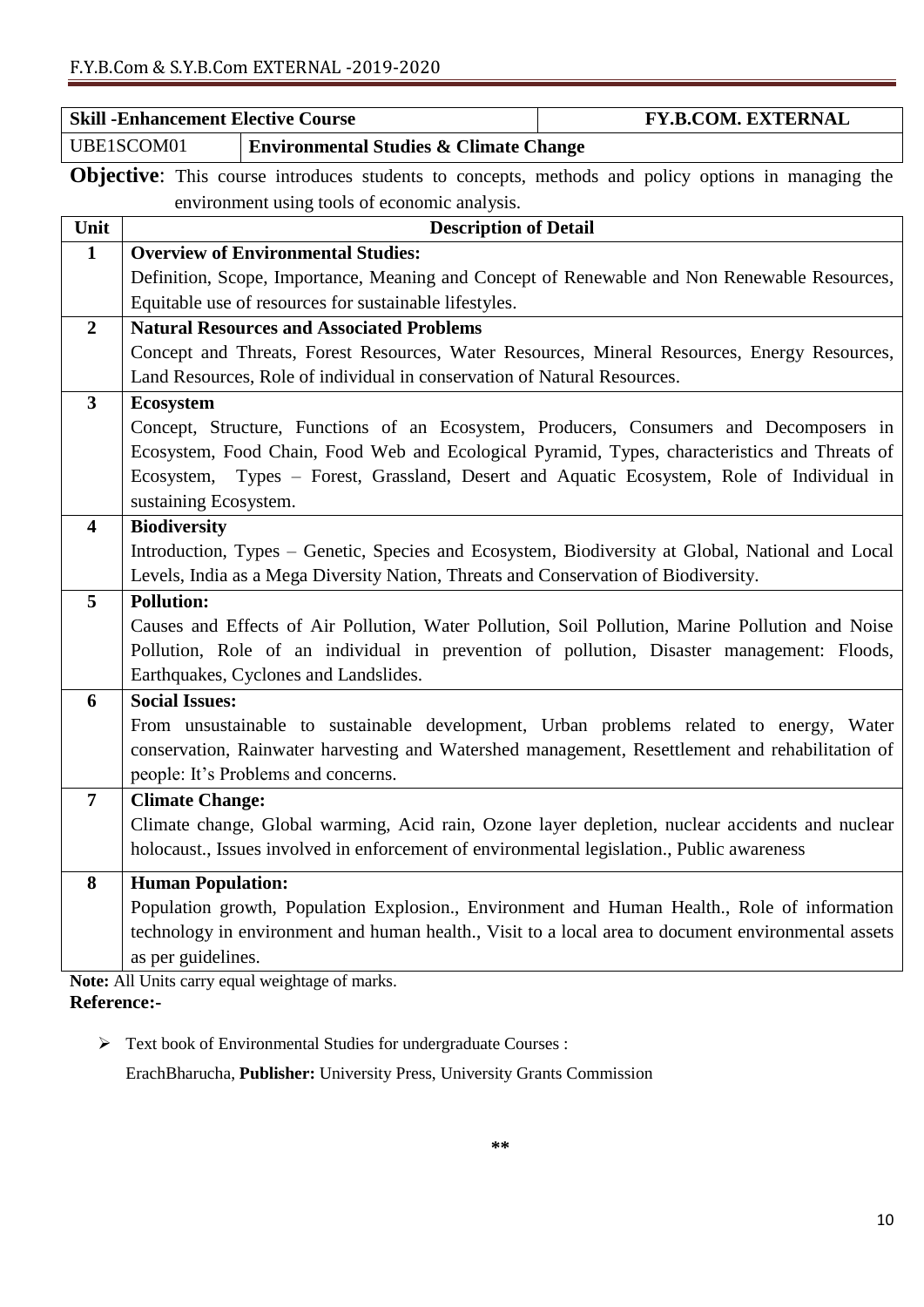#### **SARDAR PATEL UNIVERSITY SECOND YEAR B.COM. (EXTERNAL) (With Effect From: June – 2019) STRUCTURE AND SYLLABUS BASED ON UGC GUIDELINES B.COM. EXTERNAL PROGRAMME**

| <b>Course Type</b>         | <b>Course Code</b> | <b>Name of Course</b>                  | <b>Theory</b> | <b>Exam</b> | Passing/     |
|----------------------------|--------------------|----------------------------------------|---------------|-------------|--------------|
|                            |                    |                                        |               | duration    | <b>Total</b> |
|                            |                    |                                        |               | in hours    |              |
| Ability-                   | UBE2ACOM01         | English & Business Communication -II   | Theory        | 3           | 40/100       |
| <b>Enhancement</b>         |                    |                                        |               |             |              |
| <b>Compulsory</b>          |                    |                                        |               |             |              |
| <b>Course</b>              |                    |                                        |               |             |              |
| <b>Core Course</b>         | UBE2CCOM01         | Fundamentals of Cost & Management      | Theory        | 3           | 40/100       |
| $(A)$ Core                 |                    | Accounting                             |               |             |              |
| <b>Compulsory</b>          | UBE2CCOM02         | Production & Marketing Management      | Theory        | 3           | 40/100       |
|                            |                    |                                        |               |             |              |
| (B) Core Allied            | UBE2CCOM03         | Business Mathematics & Statistics - II | Theory        | 3           | 40/100       |
| (Any One)                  |                    |                                        |               |             |              |
|                            | UBE2CCOM04         | Small Enterprise and Office            | Theory        | 3           | 40/100       |
|                            |                    | Management                             |               |             |              |
| <b>Discipline Specific</b> | UBE2DCOM01         | Advanced Accounting -III               | Theory        | 3           | 40/100       |
| <b>Elective</b>            |                    |                                        |               |             |              |
| Accounting $\&$            | UBE2DCOM02         | Advanced Accounting - IV               | Theory        | 3           | 40/100       |
| <b>Auditing</b>            |                    |                                        |               |             |              |
| <b>Generic Elective</b>    | UBE2GCOM01         | Economics-II                           | Theory        | 3           | 40/100       |
|                            |                    |                                        |               |             |              |
| <b>Skill -Enhancement</b>  | UBE2SCOM01         | Time Management and Disaster           | Theory        | 3           | 40/100       |
| <b>Elective Course</b>     |                    | Management                             |               |             |              |
| (Any One)                  |                    |                                        |               |             |              |

## **Note: Each student shall have to offer the same (B) Core Allied (Any One) Paper at FY.COM to SY.BCOM & TY B.COM.**

**Note:**U=Under Graduate, B=Business Studies(Faculty), E=External, 1= FY B.Com, A=Ability Enhancement Course, (A)C=Core Course, (B)C=Core Allied, D=Discipline Specific Elective,G=Generic Elective, S=Skill Enhancement Elective Course, COM= Commerce, 01=e.g Course Paper Number.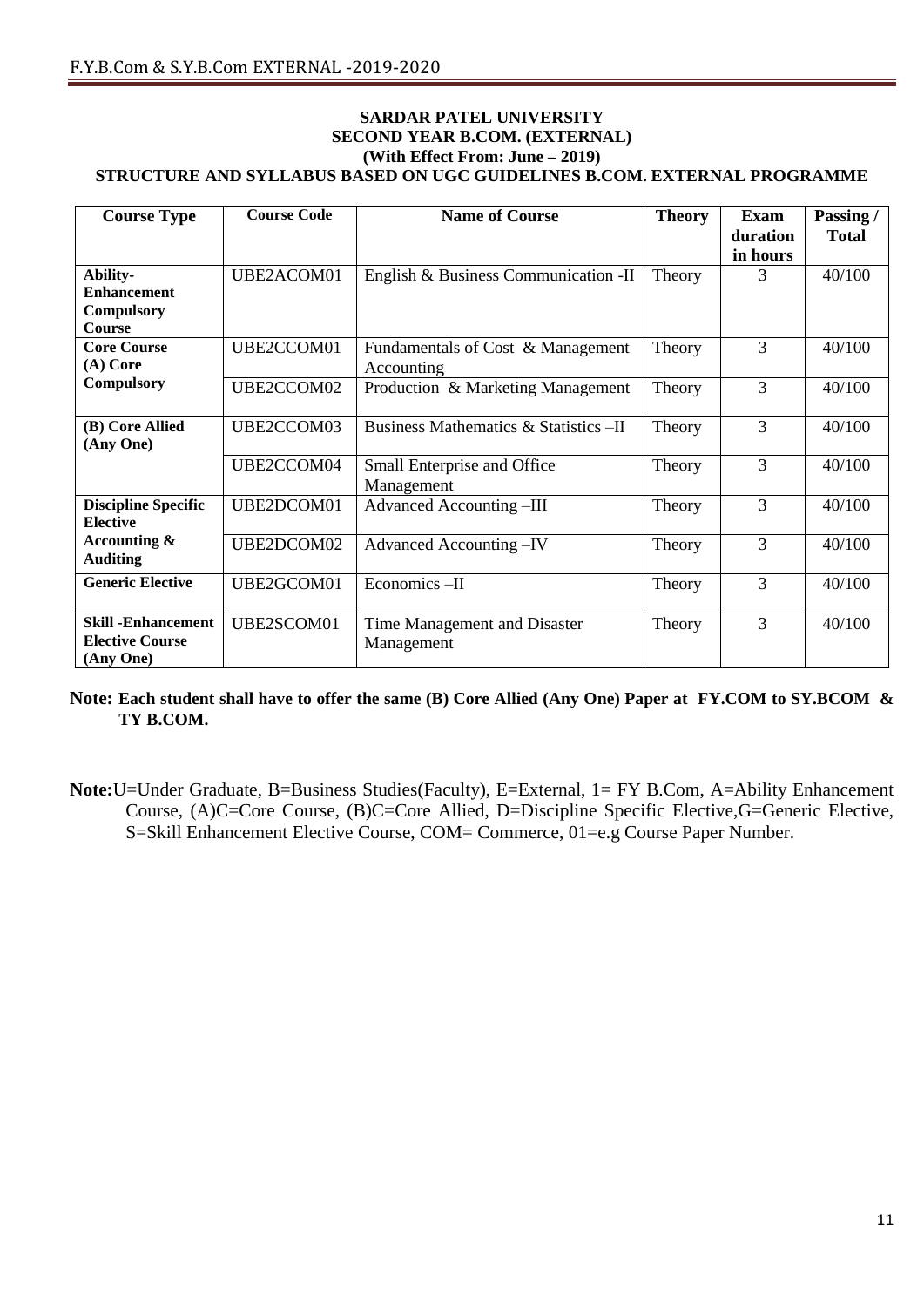**Ability-Enhancement Compulsory Course SY.B.COM. EXTERNAL**

UBE2ACOM01 **English and Business Communication - II**

Text: A collection of short stories

## **GEMS OF WISDOM**

An Anthology of Short Stories **(Macmillan)**

Part One (Stories 1-5)

| Unit | <b>Description in detail</b>                                                                                 |  |  |
|------|--------------------------------------------------------------------------------------------------------------|--|--|
| 1.   | A. Two text-based essay type questions                                                                       |  |  |
|      | <b>B.</b> One text-based short notes                                                                         |  |  |
|      |                                                                                                              |  |  |
| 2.   | A. Comprehension                                                                                             |  |  |
|      | (A passage of commercial interest may be chosen from a reputed daily or a business magazine or<br>a journal) |  |  |
|      | <b>B.</b> Communication                                                                                      |  |  |
|      | Types of Communication                                                                                       |  |  |
|      | (Vertical - Upward, Downward / Horizontal / Consensus / Grapevine)                                           |  |  |
|      | <b>Barriers to Communication</b>                                                                             |  |  |
|      | (Wrong choice of medium / Physical / Semantic / Different Comprehensions of Reality/ Socio-                  |  |  |
|      | psychological barriers to Communication)                                                                     |  |  |
|      | (General questions/ short notes may be asked)                                                                |  |  |
| 3.   | A. Letters of Complaints & Adjustments                                                                       |  |  |
|      | (Letters concerning delivery of goods (e.g. late delivery of goods), wrong goods, damaged goods,             |  |  |
|      | defective goods, inferior quality of goods, shortage in goods (nos and weight), bad service, insolent        |  |  |
|      | behavior)                                                                                                    |  |  |
|      | <b>B. Collection Letters</b>                                                                                 |  |  |
|      | (Letters concerning sending the statement of account or bill; the reminder stage; requests for               |  |  |
|      | payment; final appeal for cooperation; threats and warnings; legal action)                                   |  |  |
|      | (Two letters may be asked)                                                                                   |  |  |
| 4.   | <b>A. Office Memorandum</b>                                                                                  |  |  |
|      | (Letters asking permission, granting permission, refusing permission, seeking explanation,                   |  |  |
|      | reprimand and warning)                                                                                       |  |  |
|      | <b>B. Banking Correspondence</b>                                                                             |  |  |
|      | (Letters concerning opening of accounts, stopping payment of a cheque; dishonoring of cheques;               |  |  |
|      | overdrawn accounts, loans and overdraft facilities)                                                          |  |  |
| 5.   | <b>A. Agency Correspondence</b>                                                                              |  |  |
|      | (Letters concerning finding an agent, application for agencies; offers of agencies, formal agency            |  |  |
|      | agreements, agency commission; working and services of agents, poor sales, termination of agency,            |  |  |
|      | friction between the principal and an agent)                                                                 |  |  |
|      | <b>B. Insurance letters</b>                                                                                  |  |  |
|      | Life: (loans against policies; surrender value of policy; lapsing of policies; claims against policies)      |  |  |
|      | Fire: (Proposal of policy; issuing cover note; informing the insurance company of the transfer of            |  |  |
|      | goods; losses and claims; settling of claims; contesting claims)                                             |  |  |
|      | (Two letters may be asked)                                                                                   |  |  |
|      |                                                                                                              |  |  |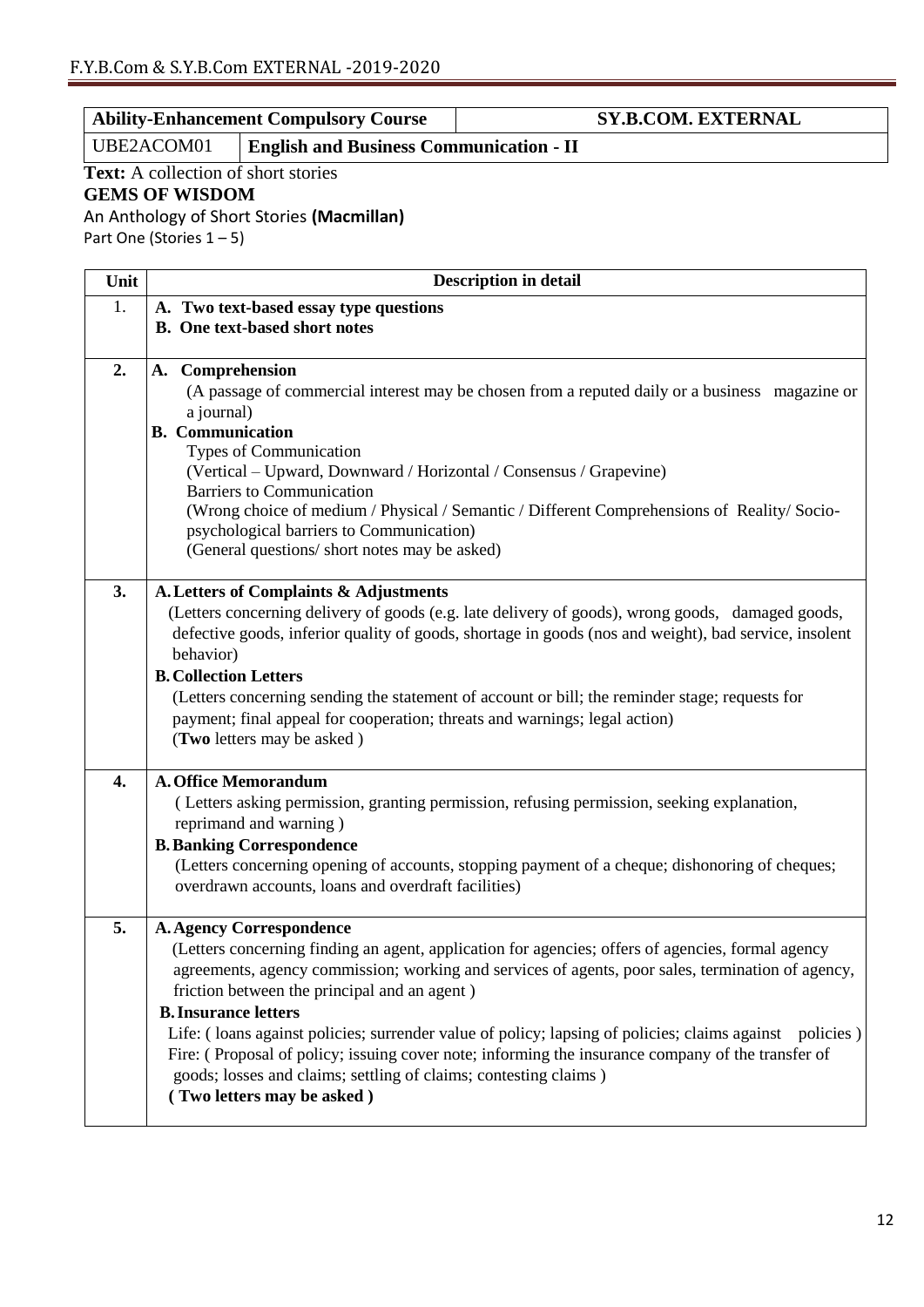- Essentials of Business Communication Rajendra Pal and J S Korlahalli (Sultan Chand & Sons)
- Principles and Practice of Business Communication Rhoda A Doctor & Aspi H Doctor (AR Sheth & Company, Mumbai)
- Business Communication U S Rai & S M Rai (Himalaya Publishing House, Mumbai)
- Developing Communication Skills Krishna Mohan & Meera Benerji (Macmillan)
- Effective Business Communication Asha Kaul (Prentice Hall Economy Edition)
- Business Communication Asha Kaul (Prentice Hall of India Pvt Ltd, New Delhi)
- Effective Business Communication M V Rodriques (Concept Publishing House)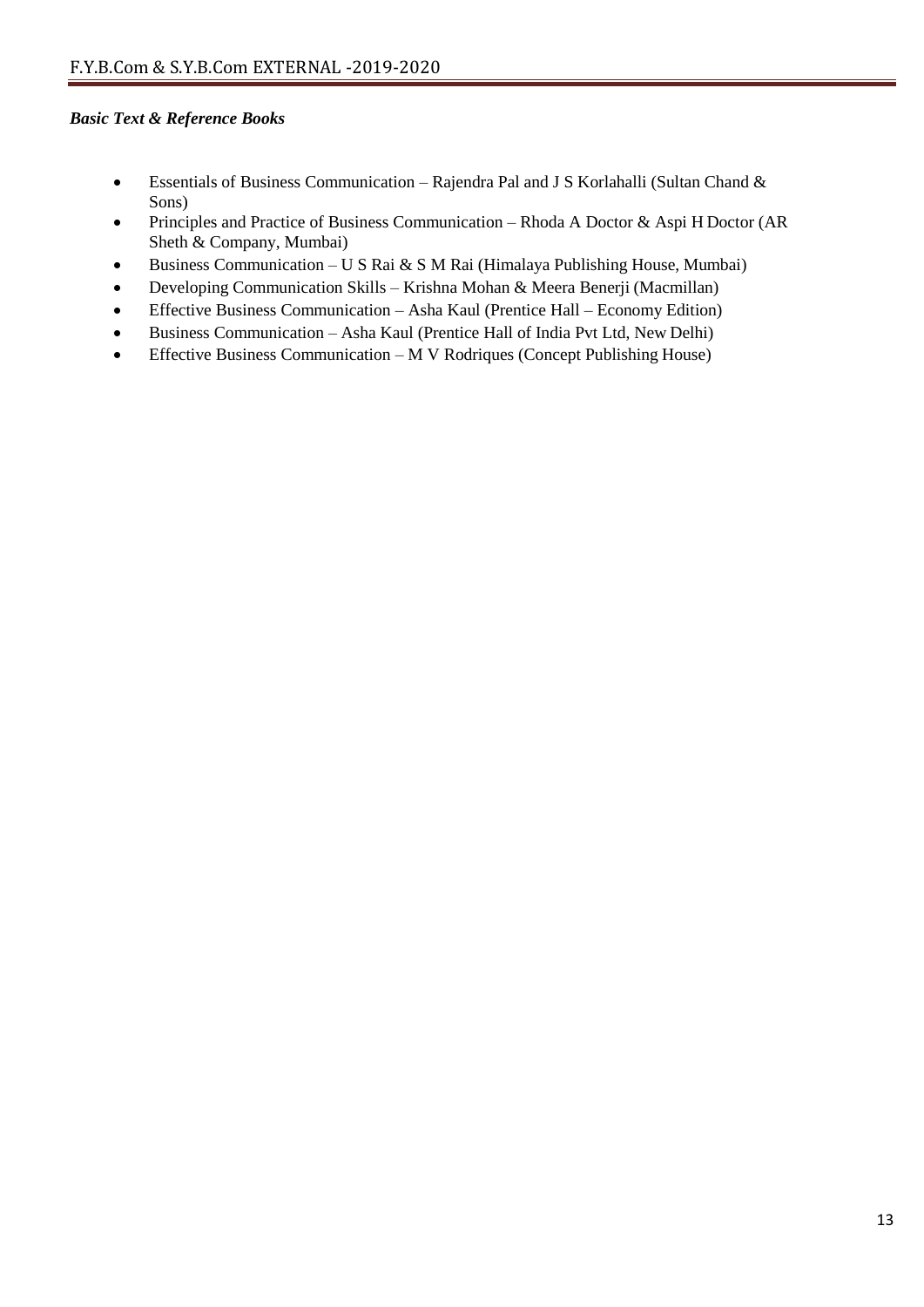| <b>Core Courses (A) Core Compulsory</b> | <b>SY.B.COM. EXTERNAL</b>                             |
|-----------------------------------------|-------------------------------------------------------|
| UBE2CCOM01                              | <b>Fundamentals of Cost and Management Accounting</b> |

**Objective:** The Objective of this paper is to help students to acquire conceptual knowledge of cost accounting and to impart skills for recording various elements of cost. This paper will also helpful to understand concept of Unit Costing.

| Unit                    | <b>Description in detail</b>                                                                                                                                                                                                                                                                                                                                                                                                                                                                                                                                                                   |  |  |  |
|-------------------------|------------------------------------------------------------------------------------------------------------------------------------------------------------------------------------------------------------------------------------------------------------------------------------------------------------------------------------------------------------------------------------------------------------------------------------------------------------------------------------------------------------------------------------------------------------------------------------------------|--|--|--|
| $\mathbf{1}$            | <b>Essential of Cost Accounting: (Theory Only)</b><br>• Introduction & Definition and Concept of Cost Accounting.<br>• Financial Accounting and Cost Accounting.<br>• Characteristics of Cost Accounting.<br>• Installation of Costing System.<br>• Advantages & Limitation of Cost Accounting.<br>• Methods and Techniques of Cost Accounting.<br>• Cost Classification, Elements of Cost, Cost Unit and Cost Centre                                                                                                                                                                          |  |  |  |
| $\overline{2}$          | <b>Material and Labour Cost:</b><br><b>Material Cost:</b><br>• Meaning of Material; Material Control; Techniques of Material Control – ABC Techniques<br>• Examples based Stock Levels: Maximum Level; Minimum Level; Reorder Level; Danger<br>Level; Average Stock Level; Economic Order Quantity.<br><b>Labour Cost:</b><br>• Meaning; Control of Labour Cost; Labour Turn Over; Causes and Remedies of Labour Turn<br>Over.<br>• Features of good wage system.<br>• Methods of remuneration ; Time Rate; Piece Wage<br>• Examples based on Time Rate as per Helsey Plan and Rowan Plan only |  |  |  |
| $\mathbf{3}$            | <b>Overhead Cost:</b><br>Meaning of Overheads; Classification of Overhead Cost.<br>$\bullet$<br>Allocation and Apportionment of Overheads; Absorption of Overheads<br>٠<br>Examples based on Apportionment of Service Department Overheads over Production<br>$\bullet$<br>Department under Repeated Distribution Method<br>Methods of absorption of overheads (Theory Only)<br>٠<br>Examples based on Machine Hour Rate<br>$\bullet$                                                                                                                                                          |  |  |  |
| $\overline{\mathbf{4}}$ | Unit Costing and Reconciliation of Cost and Financial Accounts<br><b>Unit Costing:</b><br>Examples based on Cost Sheet including tender.<br><b>Reconciliation of Cost and Financial Accounts:</b><br>Need for Reconciliation; Methods of Reconciliation (Theory Only)<br>Problems on Preparation of Cost Reconciliation Statement<br>$\bullet$                                                                                                                                                                                                                                                 |  |  |  |
| 5                       | Management Accounting - Nature & Scope: (Theory Only)<br>Meaning & definition of Management Accounting<br>٠<br>Characteristics and Scope of Management Accounting<br>$\bullet$<br>Advantages and Limitations of Management Accounting<br>٠<br>Functions of Management Accounting, Methods of Management Accounting<br>Difference between Management Accounting, Cost Accounting and Financial Accounting<br>Role and Status of Management Accountant                                                                                                                                           |  |  |  |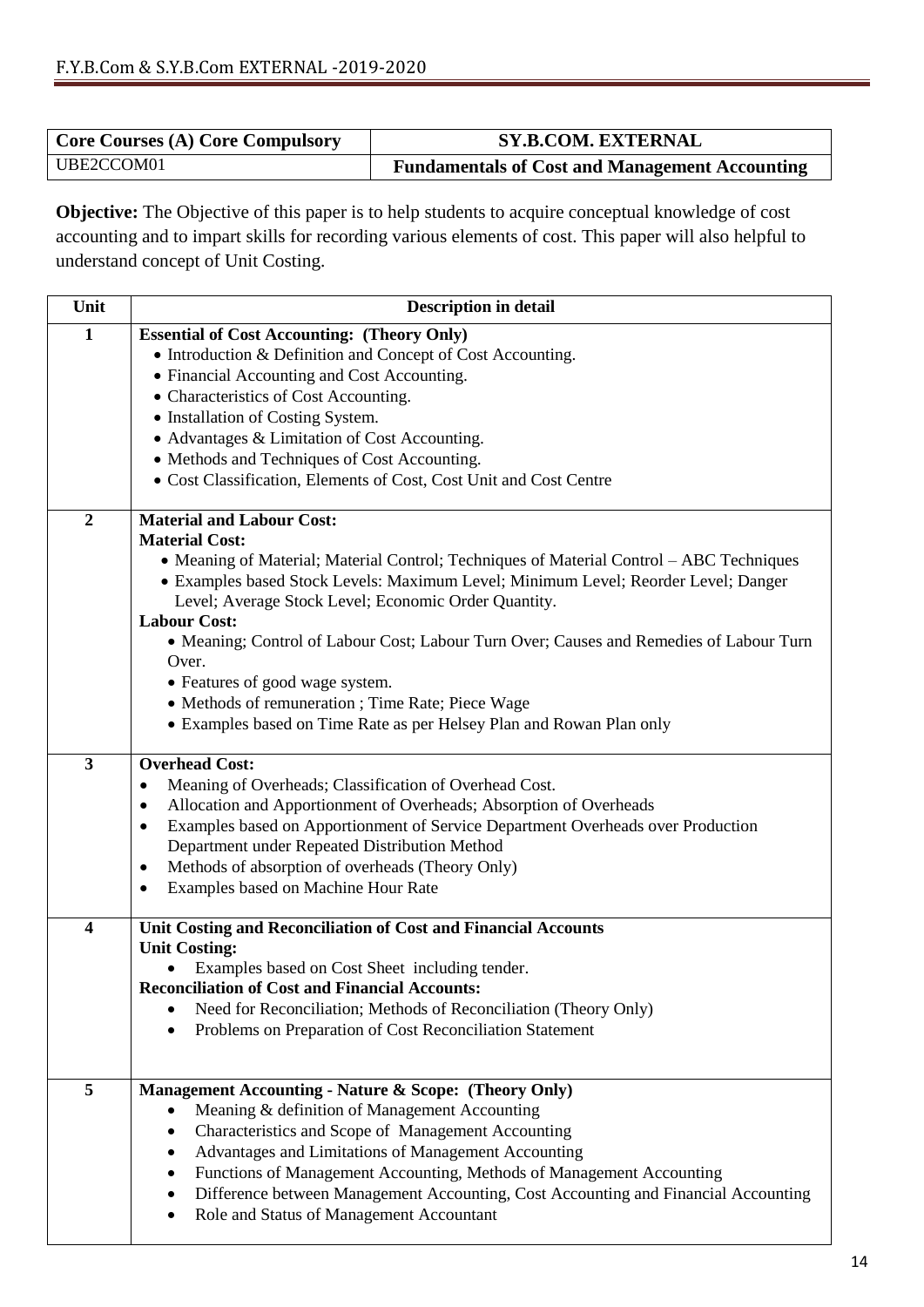| 6 | <b>Budget &amp; Budgetary Control:</b><br>Meaning and Definition of Budget and Budgetary Control<br><b>Objectives of Budgetary Control</b><br>Advantages & Limitations of Budgetary control<br>Preparation of Cash Budget and Flexible Budget                                                                                                                                                                            |
|---|--------------------------------------------------------------------------------------------------------------------------------------------------------------------------------------------------------------------------------------------------------------------------------------------------------------------------------------------------------------------------------------------------------------------------|
| 7 | <b>Cost Volume Profit Analysis:</b><br>Meaning, Objectives and Assumptions of CVP Analysis<br>Meaning of Break Even Analysis.<br>Preparation of Break Even chart with imaginary figures and its utility, Angle of Incidence<br>Examples On:<br>(a) Break Even Point, Margin of Safety, P/V Ration<br>(b) Effects of changes in variables Break Even Point, Margin of Safety, P/V Ratio and<br>Profit<br>(c) Plant Merger |
| 8 | <b>Standard Costing &amp; Variance Analysis</b><br>Meaning and definition of Standard Costing, Difference between Standard Costing &<br><b>Budgetary Control</b><br>Examples on Material Cost Variances and Labor Cost Variances                                                                                                                                                                                         |

## **Reference Books:**

- Cost Accounting Khan My And Jain Pk
- Cost Accounting And Financial Management Kishore Ravi M
- Advanced Cost Accountancy Nigam Lall And Sharma G.L
- Cost Accounting Method And Problems Bhar B K
- Studies In Cost Accounting Das Gupta
- Cost Accounting Saxena V K
- Problems And Solution In Adv Accounting Maheshwari S N And Maheshwari S K
- Advanced Cost Accountancy Nigam Lalla And Sharma G.L
- Advanced Cost Accounting Jain S P And Narang K L
- Textbook of Cost & management Accounting-Arora M.N.
- Advanced Management Accounting: Ravi M. Kishore
- Accounting for Management: Dr. Jawaharlal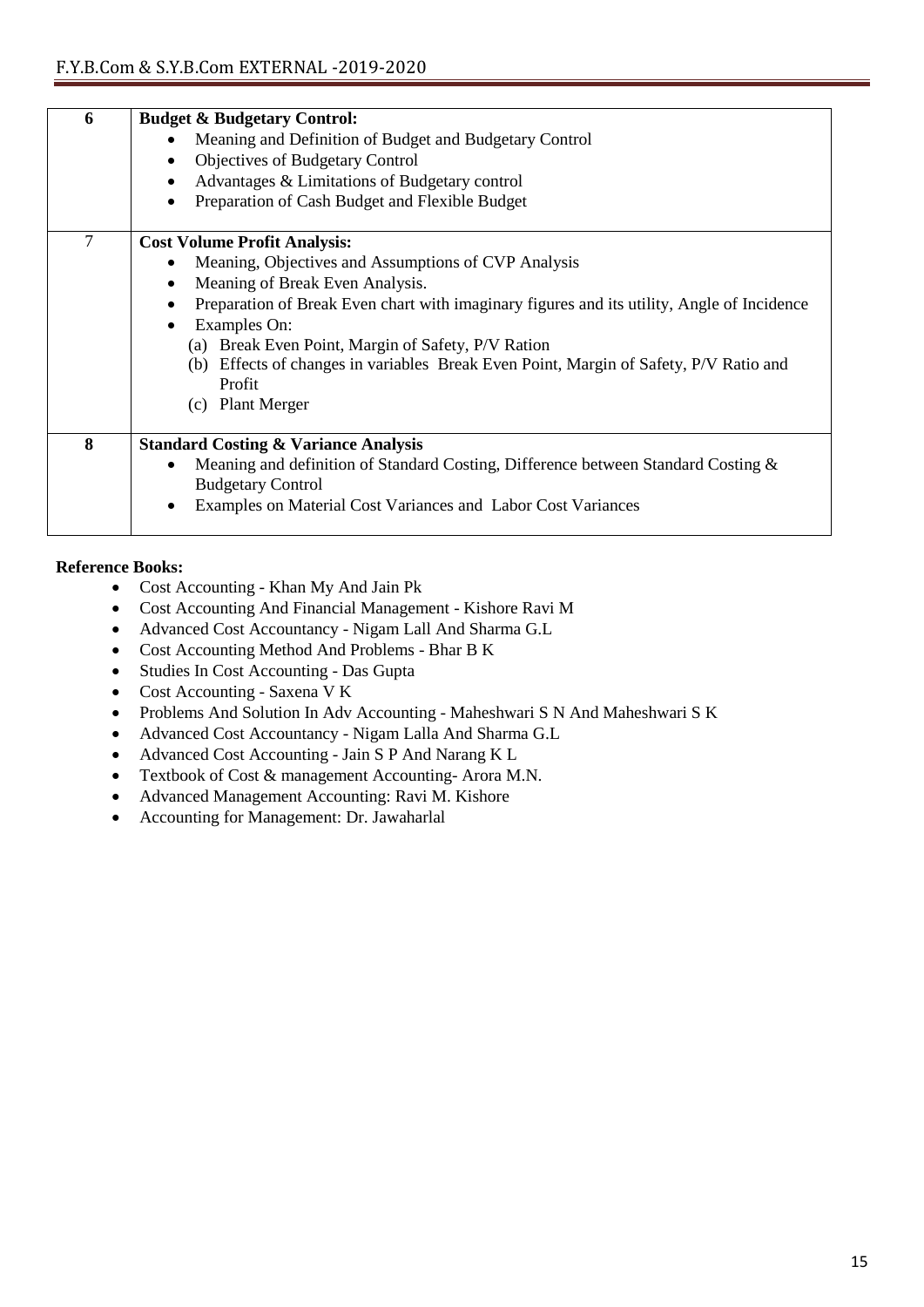|                                                          | <b>Core Courses (A) Core Compulsory</b>                                                                                 | <b>SY.B.COM. EXTERNAL</b> |  |
|----------------------------------------------------------|-------------------------------------------------------------------------------------------------------------------------|---------------------------|--|
| UBE2CCOM02<br><b>Production and Marketing Management</b> |                                                                                                                         |                           |  |
|                                                          |                                                                                                                         |                           |  |
| Unit                                                     | <b>Description in detail</b>                                                                                            |                           |  |
| $\mathbf{1}$                                             | <b>Introduction to Materials Management</b>                                                                             |                           |  |
|                                                          | Meaning and Definition of Materials Management                                                                          |                           |  |
|                                                          | <b>Classification of Materials</b>                                                                                      |                           |  |
|                                                          | <b>Objectives of Material Management</b>                                                                                |                           |  |
|                                                          | Importance and Scope of Materials Management                                                                            |                           |  |
| $\overline{2}$                                           | Purchasig                                                                                                               |                           |  |
|                                                          | Meaning and Definition<br>٠                                                                                             |                           |  |
|                                                          | Objectives of Purchasing<br>٠                                                                                           |                           |  |
|                                                          | <b>Importance of Purchasing</b><br>$\bullet$                                                                            |                           |  |
|                                                          | Principles of Purchasing<br>$\bullet$                                                                                   |                           |  |
|                                                          | <b>Purchasing Procedure</b><br>٠                                                                                        |                           |  |
|                                                          | Centralized and Decentralized Purchasing                                                                                |                           |  |
|                                                          | Methods of Purchasing<br>$\bullet$                                                                                      |                           |  |
| $\overline{\mathbf{3}}$                                  | <b>Introduction to Production Management</b>                                                                            |                           |  |
|                                                          | Meaning and Definition of Production Management<br>$\bullet$                                                            |                           |  |
|                                                          | Scope and Importance of Production Management<br>٠                                                                      |                           |  |
|                                                          | Role of Production Managers<br>$\bullet$                                                                                |                           |  |
|                                                          | Types of Production Process (Job, Lot, Batch and Mass Production)<br>$\bullet$                                          |                           |  |
| 4                                                        | <b>Plant Location and Plant Layout</b>                                                                                  |                           |  |
|                                                          | <b>Plant Location</b>                                                                                                   |                           |  |
|                                                          | Meaning of Plant Location<br>$\bullet$                                                                                  |                           |  |
|                                                          | Factors affecting Plant Location<br>$\bullet$                                                                           |                           |  |
|                                                          | <b>Plant Layout</b>                                                                                                     |                           |  |
|                                                          | Meaning and Definition of Plant Layout                                                                                  |                           |  |
|                                                          | Objectives of Plant Layout<br>$\bullet$                                                                                 |                           |  |
|                                                          | Types of Plant Layout (Product Layout and Process Layout)                                                               |                           |  |
| 5                                                        | <b>Introduction of marketing Management</b>                                                                             |                           |  |
|                                                          | Concept<br>$\bullet$                                                                                                    |                           |  |
|                                                          | Nature and Scope of Marketing                                                                                           |                           |  |
|                                                          | Importance of marketing in Business and Indian Economy<br>٠                                                             |                           |  |
|                                                          | Core concepts of marketing<br>٠                                                                                         |                           |  |
|                                                          | ٠                                                                                                                       |                           |  |
|                                                          | <b>Marketing Philosophies</b>                                                                                           |                           |  |
|                                                          | Marketing Mix                                                                                                           |                           |  |
| 6                                                        | <b>Marketing Environment</b>                                                                                            |                           |  |
|                                                          | Concept<br>٠                                                                                                            |                           |  |
|                                                          | Factors affecting Marketing Environment<br>Scope and Significance of Consumer Behavior and Bases of market segmentation |                           |  |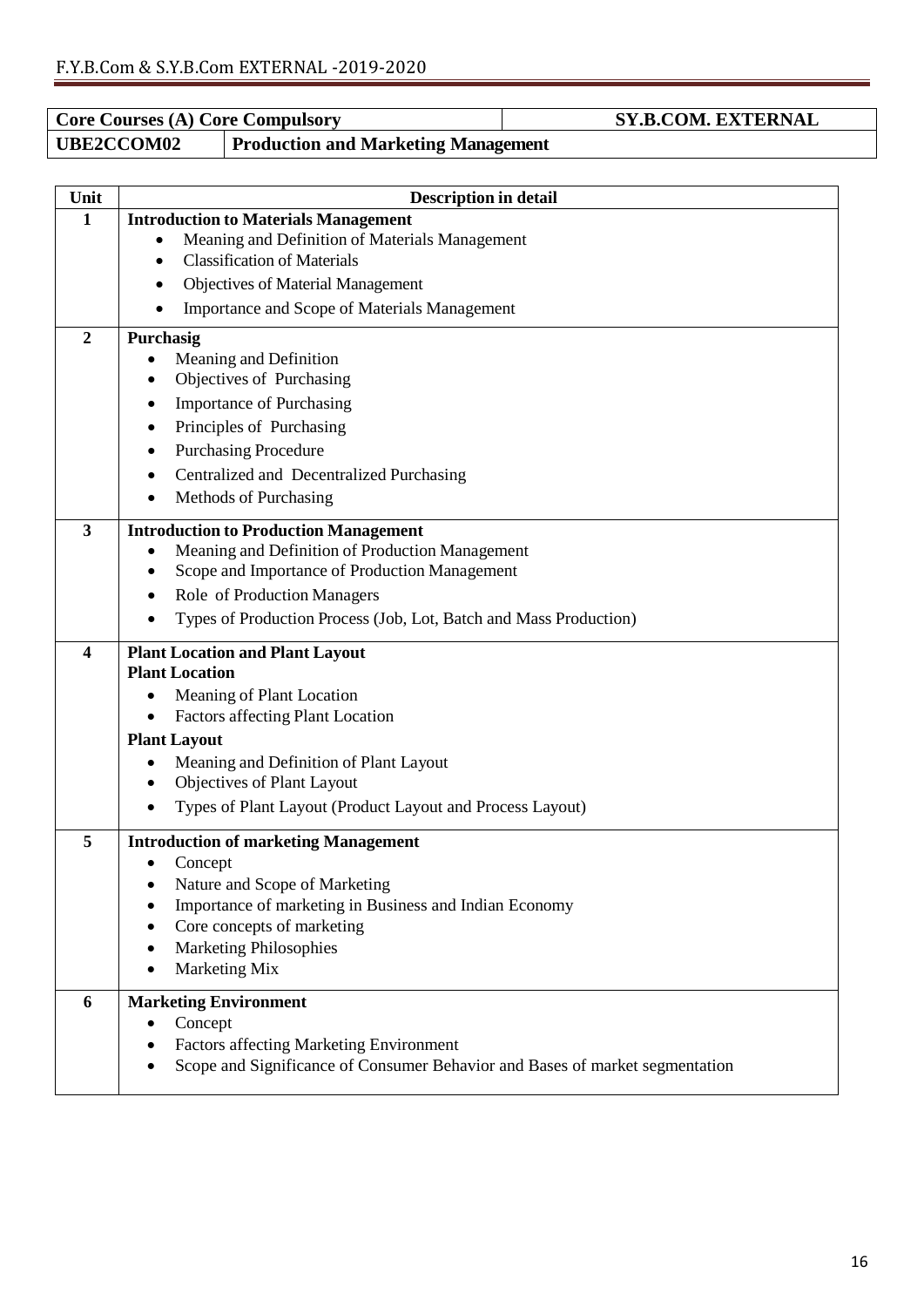| 7 | <b>Product and Price Mix</b>                                   |  |  |  |  |
|---|----------------------------------------------------------------|--|--|--|--|
|   | <b>Product:</b>                                                |  |  |  |  |
|   | Concept                                                        |  |  |  |  |
|   | <b>Types</b>                                                   |  |  |  |  |
|   | Product Life Cycle                                             |  |  |  |  |
|   | New Product development Process                                |  |  |  |  |
|   | Functions of Packaging                                         |  |  |  |  |
|   | <b>Price:</b>                                                  |  |  |  |  |
|   | Importance                                                     |  |  |  |  |
|   | <b>Factors affecting Price</b>                                 |  |  |  |  |
|   | Policies and Strategies of Price                               |  |  |  |  |
| 8 | <b>Promotion Mix</b>                                           |  |  |  |  |
|   | Concept                                                        |  |  |  |  |
|   | <b>Promotion Tools</b><br>$\bullet$                            |  |  |  |  |
|   | <b>Advertising Medias</b><br>٠                                 |  |  |  |  |
|   | Features of good Ad Copy<br>٠                                  |  |  |  |  |
|   | Process of Personal Selling                                    |  |  |  |  |
|   | Qualities of a successful Salesman and Functions of Sales man. |  |  |  |  |

- $\triangleright$  Materials Management Varma M M Sultan Chand And Sons
- Materials Management P Gopalakrishnan PHI, 2002
- $\triangleright$  Materials Management Chitale & Gupta Prentice Hall
- Purchasing And Materials Management Leenders Fearon Universal Book Stall
- $\triangleright$  Purchasing And Inventory Control K S Menon Wheeler Publishers
- Integrated materials management-A. K. Datta-PHI
- Purchasing and Supply Management- Dobbler, Burt D.N-TMI,7/e, 2004
- Marketing Management by Dr. C.B.Gupta and Dr. Rajan Nair , Publication Sultan Chand & Sons, New Delhi
- Marketing Management by Shrinivasan and Radhaswami Publication Sultan Chand & Sons, New Delhi.
- $\triangleright$  Marketing Management by Philip Kotler
- Marketing Management by S.A.Sherlekar, Himalaya Publishing House Basics of Marketing Management by Dr. R.B. Rudani, S. Chand Publications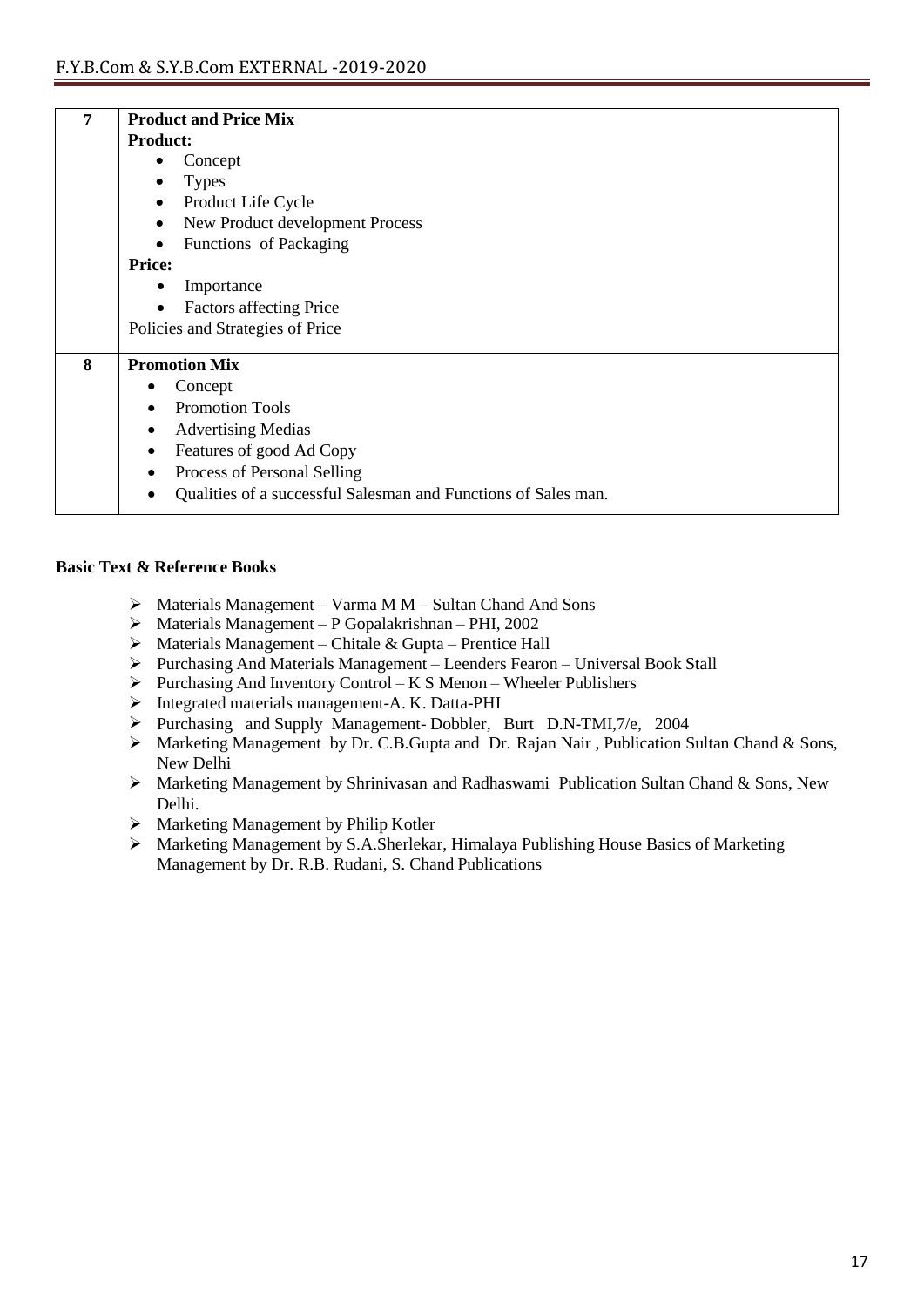| (B) Core Allied (Any One) |  |                                                                   | <b>SY.B.COM. EXTERNAL</b>                                                                            |
|---------------------------|--|-------------------------------------------------------------------|------------------------------------------------------------------------------------------------------|
| UBE2CCOM03                |  | <b>BUSINESS MATHEMATICS &amp; STATISTICS</b>                      |                                                                                                      |
| Objectives:               |  | (1) To enhance analytical ability in students for processing data |                                                                                                      |
|                           |  |                                                                   | (2) To familiarize students with applications of Statistical techniques in business decision Making. |

| Unit           | <b>Description in detail</b>                                                                                                                                                                                                                                                                                                                                                                                                                                  |  |  |
|----------------|---------------------------------------------------------------------------------------------------------------------------------------------------------------------------------------------------------------------------------------------------------------------------------------------------------------------------------------------------------------------------------------------------------------------------------------------------------------|--|--|
| $\mathbf{1}$   | Measures of Central tendency and dispersion<br>(a) Data Collection: Variables, Constants, Attributes, primary & secondary data and their<br>sources, Data Presentation, formation of frequency distribution<br>(b) Measures of central tendency: Mean, Median, Mode, Quartiles,<br>Deciles, Percentiles, Combined Mean<br>(c) Measures of Dispersion: Meaning of Range, Quartiles<br>Deviation, Standard Deviation, Variance, Coefficient of<br>Variance (CV) |  |  |
| $\overline{2}$ | <b>Correlation:</b><br>(a) Introduction and meaning, interpretation and types of correlation,<br>(b) Method to study Correlation: Scatter Diagram, Karl Pearson's<br>Product Moment Methods, Spearman's Rank correlation<br>(c) Properties of Correlation and Example based on Probable Error                                                                                                                                                                 |  |  |
| $\mathbf{3}$   | <b>Regression</b><br>(a) Introduction and meaning<br>(b) Regression Lines, Regression Coefficients, Regression Equations<br>(c) Properties of Regression                                                                                                                                                                                                                                                                                                      |  |  |
| 4              | <b>Index Numbers</b><br>(a) Introduction and Meaning and Importance of Index Numbers.<br>(b) Construction of wwholesale Price Index Number<br>(c) Time Reversal Test and Factors Reversal Test<br>(d) Cost of Living Index Number.                                                                                                                                                                                                                            |  |  |
| 5              | Sampling (Theory Only)<br>(a) Terminology: Population, Sample, Parameter, Statistics<br>(b) Characteristics of ideal sample<br>(c) Population Survey V/s Sample Survey<br>(d) Concept of Sampling errors and Non-Sampling Errors<br>(e) Sampling Methods: Procedure, Merits, Demerits : Simple Random Sampling,<br>Stratified random Sampling, Systematic Sampling, Cluster Sampling                                                                          |  |  |
| 6              | Probability<br>Terminology: Event, Sample space, Mutually exclusive, equally likely, exhaustive,<br>(a)<br>joint, dependent, independent events<br>(b) Definitions: Mathematical, Statistical and Axiomatic<br>Additional and multiplication rules of probability for two and three events respectively<br>(c)<br>(d) Mathematical Expectation: Meaning and properties. Examples on<br>$E(x)$ ; $V(x)$                                                        |  |  |
| 7              | <b>Probability Distributions</b><br>(a) Meaning and importance of probability distributions<br>(b) Binomial, Poisson, Normal distribution: Meaning, Conditions, pdf, properties and<br>uses.                                                                                                                                                                                                                                                                  |  |  |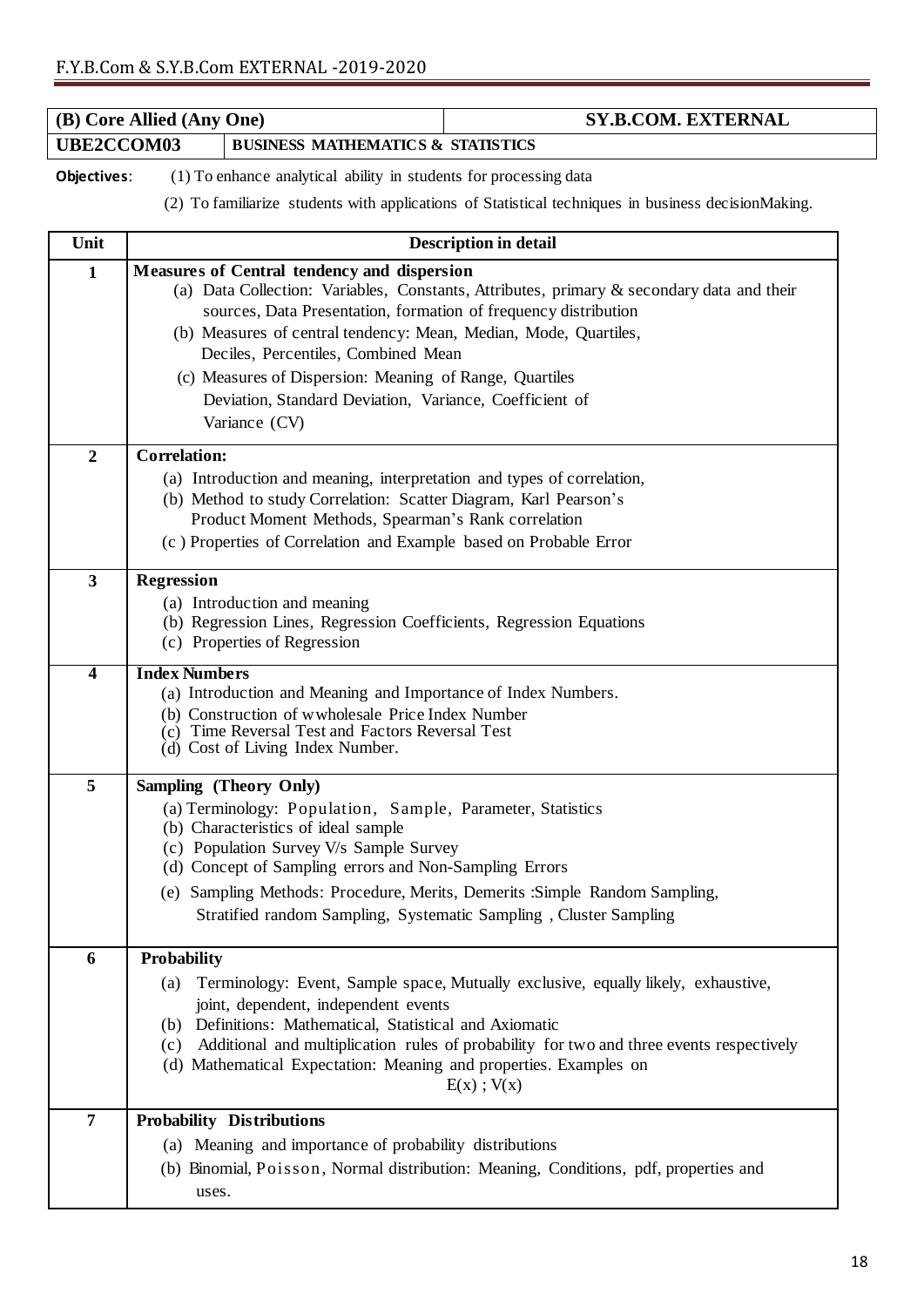| 8 | <b>Statistical Quality Control (S.Q.C)</b>          |
|---|-----------------------------------------------------|
|   | (a) Meaning, Importance's and Principles of SQC     |
|   | (b) Charts for variables (Mean and Range chart)     |
|   | (c) Charts for Attributes ( $p$ , $np \& c$ charts) |

- ➢ D. C Sancheti & V K Kapoor: Statistics (Theory, Methods and Applications) Sultan Chand Publication, New Delhi
- ➢ S C Gupta: Fundamentals of Statistics, Himalaya Publishing House
- ➢ Prof. H R Vyas and Others, Business Statistics, B S Shah Prakashan R P Hooda: Statistics for Business and Economics, Mac Millian Publication, New Delhi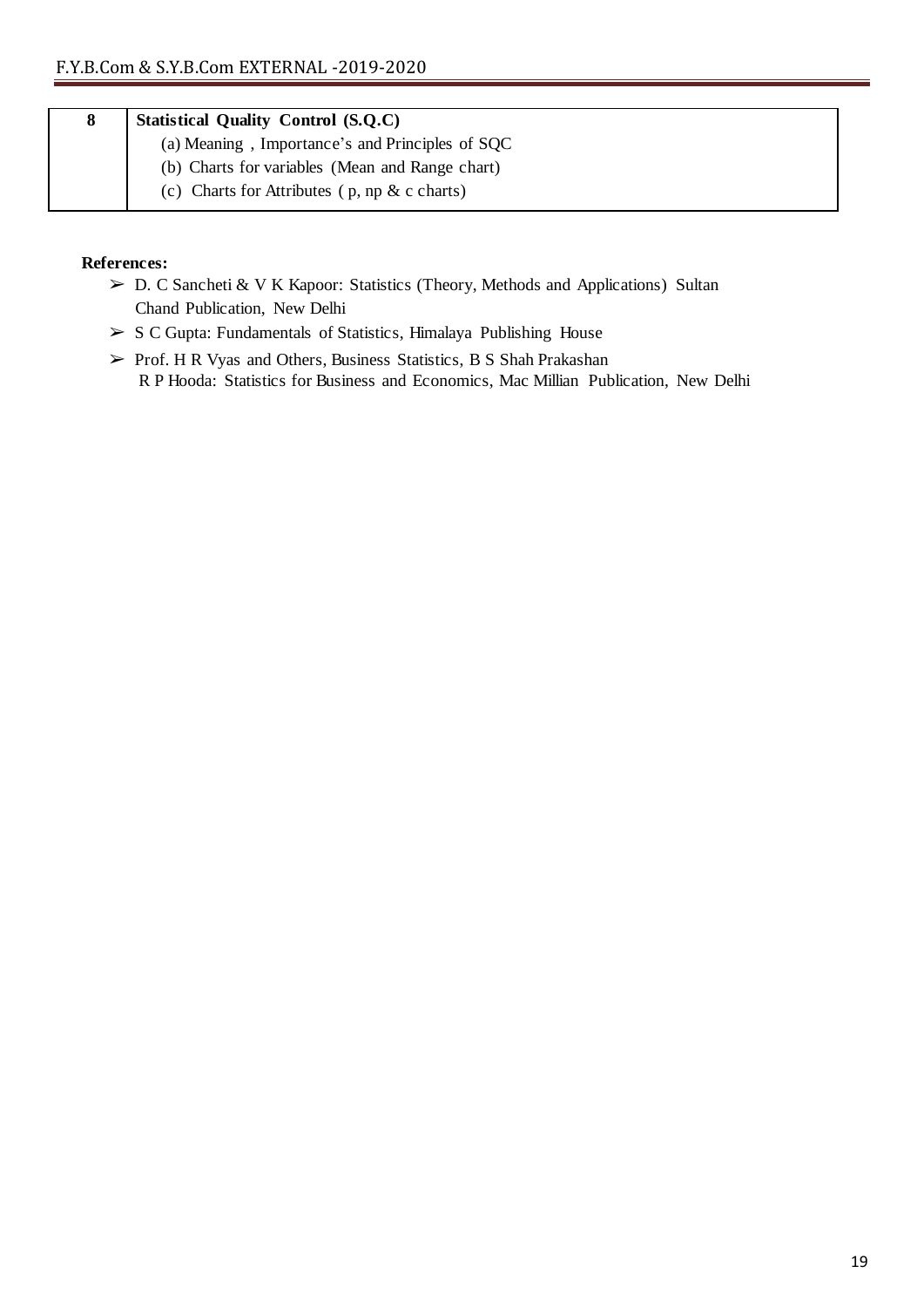| (B) Core Allied (Any One) |                                                                                                                                                                                                                                                                                                                                                                                                                                                                                                                                                      |                                                                                                                         | <b>SY.B.COM. EXTERNAL</b>                                                                                                                                                                            |
|---------------------------|------------------------------------------------------------------------------------------------------------------------------------------------------------------------------------------------------------------------------------------------------------------------------------------------------------------------------------------------------------------------------------------------------------------------------------------------------------------------------------------------------------------------------------------------------|-------------------------------------------------------------------------------------------------------------------------|------------------------------------------------------------------------------------------------------------------------------------------------------------------------------------------------------|
| UBE2CCOM04                |                                                                                                                                                                                                                                                                                                                                                                                                                                                                                                                                                      | <b>Small Enterprise and Office Management</b>                                                                           |                                                                                                                                                                                                      |
|                           |                                                                                                                                                                                                                                                                                                                                                                                                                                                                                                                                                      | small enterprise management in business operations.                                                                     | Objective: To provide basic knowledge to commerce students and enhance the ability to understand usefulness of                                                                                       |
| Unit                      | <b>Description in detail</b>                                                                                                                                                                                                                                                                                                                                                                                                                                                                                                                         |                                                                                                                         |                                                                                                                                                                                                      |
| $\mathbf{1}$              |                                                                                                                                                                                                                                                                                                                                                                                                                                                                                                                                                      | <b>Introduction to Small Industry:</b><br>product, Project Formulation, Legal consideration registration and licensing. | Concept and definition, Nature & Characteristics, role of small scale industry In Indian Economy,<br>Establishing a Small Enterprise: The start-up Process, Project identification, selection of the |
| $\boldsymbol{2}$          | <b>Finance and Subsidies:</b><br>Financial requirements, Structure and management of fixed and working capital, Sources of<br>capital, financial institutions problems in financing a small scale unit:<br>Meaning, need and problems of subsidies, Machinery on hire purchase or on lease, Transport<br>subsidies, Seed capital assistance, Taxation benefits to small scale units.                                                                                                                                                                 |                                                                                                                         |                                                                                                                                                                                                      |
| $\overline{\mathbf{3}}$   | <b>Productions Planning &amp; Marketing</b><br>Production Planning: Size of plant, Production mix, Costs of production, Production facilities<br>and their optimum utilization procurement of raw material.<br>Marketing: Methods for pricing, Distribution, competition, Role of Sales Manager                                                                                                                                                                                                                                                      |                                                                                                                         |                                                                                                                                                                                                      |
| $\overline{\mathbf{4}}$   | <b>Manpower Planning and Role of Agencies:</b><br>Manpower Planning: Source of manpower - Requirement and turnover absenteeism -<br>Compensation and welfare measures, Grievances & disputes.<br>Role of the following agencies in the Entrepreneurship Development:<br>DIC - District Industrial Center, SISI - Small Industries Services Institute, EDII -<br>Entrepreneurship Development Institute of India, NIESBUD - National Institute of<br>Entrepreneurship and Small Business Development, CED- Centre for Entrepreneurship<br>Development |                                                                                                                         |                                                                                                                                                                                                      |
| 5                         | <b>Introduction</b><br>Office and Office Management: Meaning of office. Functions of office – primary and<br>administrative management functions, Functions of office management, importance of office,<br>duties of the office manager, his qualities and essential qualifications.                                                                                                                                                                                                                                                                 |                                                                                                                         |                                                                                                                                                                                                      |
| 6                         |                                                                                                                                                                                                                                                                                                                                                                                                                                                                                                                                                      | <b>Filing and Indexing</b><br>old records, meaning and need for indexing, various types of indexing.                    | Filing and Indexing – Its meaning and importance, essentials of good filing, centralized vs.<br>decentralized filing, system of classification, methods of filing and filing equipment, Weeding of   |
| $\overline{7}$            | <b>Mail and Mailing Procedures</b><br>Meaning and importance of mail, its advantages, Inward and outward mail – receiving, sorting,<br>opening, recording, making, distributing, folding of letters sent, maintenance of peon book,<br>dispatching, courier services.                                                                                                                                                                                                                                                                                |                                                                                                                         |                                                                                                                                                                                                      |
| $\bf{8}$                  |                                                                                                                                                                                                                                                                                                                                                                                                                                                                                                                                                      | <b>Modern Office Equipments</b><br>telephone, telephone answering machine, dictating machines, Audio Visual Aids.       | Introduction, meaning and Importance of office automation, objectives of office mechanization,<br>advantages, disadvantages, Kind of office machines: personal computers, photocopier, fax,          |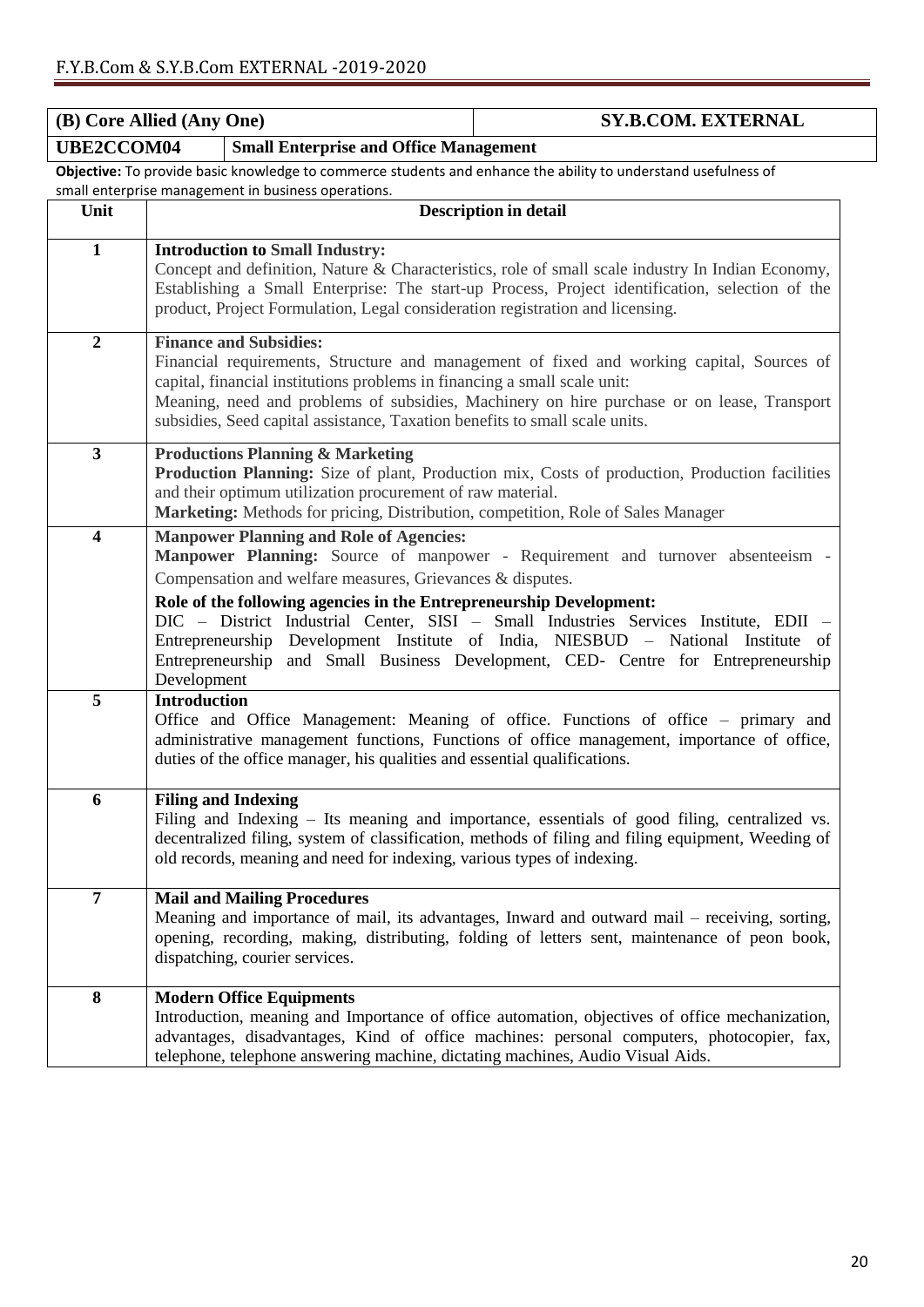- Small-Scale Industries and Entrepreneurship: Vasant Desai
- Entrepreneurship & Small Business Management: Dr. C B Gupta & Dr. S S Khanka
- Entrepreneurship Development in India: C.B. Gupta and N.P. Srinivasan
- Management of small scale industries: R.K. Khan, Sultanchand Sons.
- Sickness in small scale industries: Reddy & Reddy, Himalaya.
- M. B. Shukla, Entrepreneurship and Small Business Management, Kitab Mahal, Allahabad
- Sahay and V. Sharma, Entrepreneurship and New Venture Creation, Excel Books, New Delhi.
- V. Desai, Dynamics of Entrepreneurial Development and Management, Himalya Publishing House.
- Dr. H. G. Vohra and Shri. S. G. Vahora, Secreterial Practice, Garg Publication, Amdavad.
- Bhatia, R.C. *Principles of Office Management*, Lotus Press, New Delhi.. Leffingwell and Robbinson: *Text book of Office Management*, Tata McGraw-Hill.
- Terry, George R: *Office Management and Control*. Ghosh, Evam Aggarwal: *Karyalaya Prabandh*, Sultan Chand & Sons.
- Duggal, B: *Office Management and Commercial Correspondence*, Kitab Mahal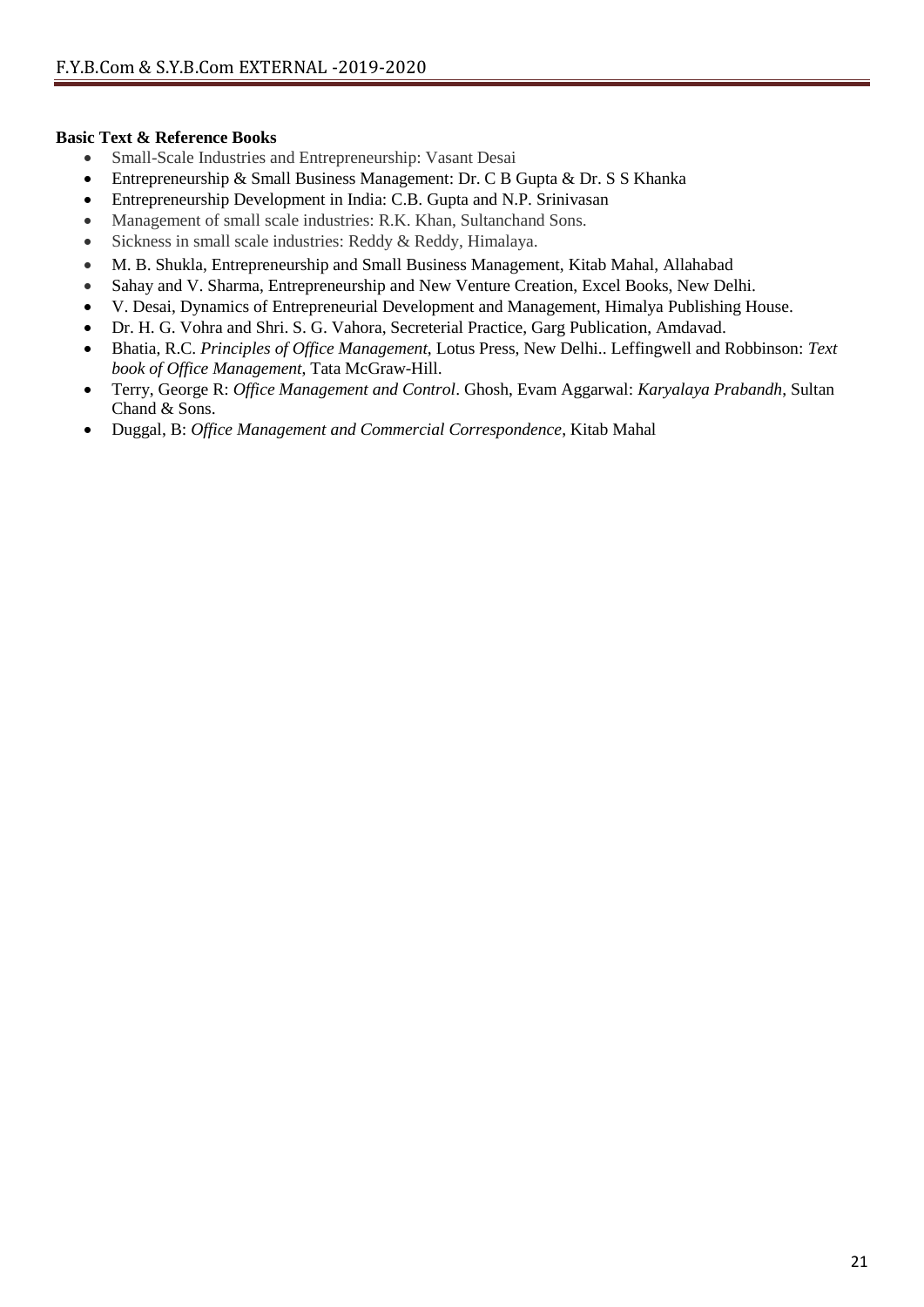| Discipline Specific Elective Accounting & Auditing |                          | <b>SY.B.COM. EXTERNAL</b> |
|----------------------------------------------------|--------------------------|---------------------------|
| <b>UBE2DCOM01</b>                                  | Advanced Accounting- III |                           |

**Objective:** The Objective of this paper is to help students to acquire conceptual knowledge of corporate accounting and to impart skills for recording various transactions related to corporate transactions.

| Unit                    | <b>Description in detail</b>                                                                           |  |  |
|-------------------------|--------------------------------------------------------------------------------------------------------|--|--|
| $\mathbf{1}$            | <b>Business Purchase</b>                                                                               |  |  |
|                         | Introduction, Goodwill/Capital Reserve,<br>٠                                                           |  |  |
|                         | Purchase Consideration,<br>٠                                                                           |  |  |
|                         | Examples on Entries in the books of purchasing company, Debtors and Creditors taken<br>$\bullet$       |  |  |
|                         | over on behalf of vendors                                                                              |  |  |
| $\overline{2}$          | <b>Profit Prior to Incorporation</b>                                                                   |  |  |
|                         | Meaning, Methods of ascertaining of capital profit (or loss) prior to incorporation<br>$\bullet$       |  |  |
|                         | Treatment of pre incorporation profit and loss.<br>$\bullet$                                           |  |  |
|                         | Examples for finding out profit prior and post incorporation of company<br>٠                           |  |  |
| $\mathbf{3}$            | <b>Capital Reduction:</b>                                                                              |  |  |
|                         | • Method of reducing share capital                                                                     |  |  |
|                         | • Accounting entries for reduction of capital and writing off capital loss and preparation of          |  |  |
|                         | Balance Sheet after capital reduction.                                                                 |  |  |
| $\overline{\mathbf{4}}$ | <b>Liquidation of Companies</b>                                                                        |  |  |
|                         | Introduction, Voluntary winding up, Circumstances and mode of voluntary winding up (a)<br>$\bullet$    |  |  |
|                         | Liquidator's receipt (b) Liquidators Payments (c) Disbursement by the liquidator.                      |  |  |
|                         | Adjustment of contributories right, Calculation of liquidators' remuneration, Interest on<br>$\bullet$ |  |  |
|                         | Debentures, Preference Dividend & Preferential Creditors and capital deficiency.                       |  |  |
|                         | Preparation of Liquidators Final Statement inclusive of calculation of liquidator's<br>٠               |  |  |
|                         | remuneration. Interest on Debenture preference dividend & preferential creditors and                   |  |  |
|                         | capital deficiency.                                                                                    |  |  |
| 5                       | <b>Contract Costing:</b>                                                                               |  |  |
|                         | Introduction, Certified Work and Uncertified Work<br>$\bullet$<br>Work in Progress                     |  |  |
|                         | Price escalation clause (Theory Only)<br>٠                                                             |  |  |
|                         | Examples up to three years information only.<br>$\bullet$                                              |  |  |
|                         |                                                                                                        |  |  |
| 6                       | <b>Operating Costing:</b>                                                                              |  |  |
|                         | Introduction, Definition                                                                               |  |  |
|                         | Examples of calculation of cost of Transport Company                                                   |  |  |
| 7                       | <b>Process Costing:</b>                                                                                |  |  |
|                         | Meaning of Process Costing, Process Account and Work in Process Account                                |  |  |
|                         | Normal Loss, Abnormal Loss, Abnormal Gain, By Product and Joint Product (Theory<br>Only)               |  |  |
|                         | Examples up to Three Processes with Normal Loss, Abnormal Loss and Abnormal Gain                       |  |  |
|                         | only.                                                                                                  |  |  |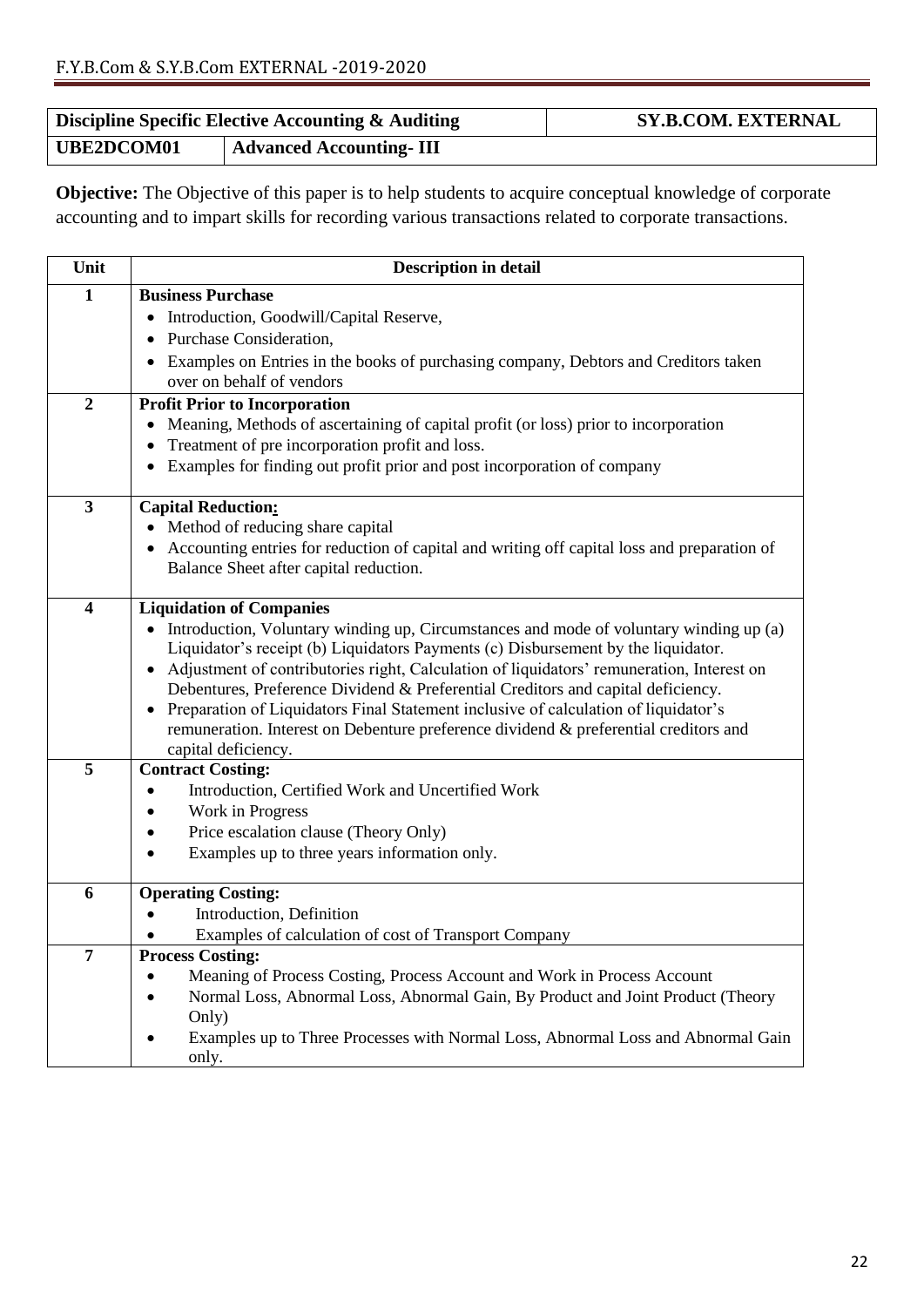| 8 | <b>Uniform Costing And Marginal Costing</b> |                                                  |  |
|---|---------------------------------------------|--------------------------------------------------|--|
|   | (A)                                         | <b>Uniform Costing (Theory Only)</b>             |  |
|   |                                             | Meaning, Application of Uniform Costing          |  |
|   |                                             | Causes of Difference in Costs                    |  |
|   |                                             | Requirements for Uniform Costing                 |  |
|   |                                             | Advantages and Disadvantages of Uniform Costing  |  |
|   | (B) Marginal Costing (Theory Only)          |                                                  |  |
|   |                                             | Nature and Scope of Marginal Costing             |  |
|   |                                             | <b>Marginal Cost</b>                             |  |
|   | $\bullet$                                   | Variable Costs vs Fixed Costs                    |  |
|   | $\bullet$                                   | Determination of Marginal Cost                   |  |
|   |                                             | Advantages and Disadvantages of Marginal Costing |  |
|   |                                             |                                                  |  |
|   |                                             |                                                  |  |

# **Reference Books:**

- Advanced Accounting 2 Sehgal Ashok And Sehgal Deepak
- Advanced Accounts Shukla M C And Grawal T S
- Problems And Solution In Adv Accounting Gupta R L
- Company Accounts Gupta R L And Radhaswamy M
- Rathmans Company Accounts Theory Prob. And Solution Rathman P V And Raju D R
- Accounting Standards And Corporate Accounting Practice Ghosh T P
- Advanced Accountancy Vol. I P.C. Tulsian
- Cost Accounting Khan My And Jain Pk
- Cost Accounting And Financial Management Kishore Ravi M
- Problems And Solution In Adv Accounting Maheshwari S N And Maheshwari S K
- Advanced Cost Accountancy Nigam Lalla And Sharma G.L
- Cost Accounting Saxena V K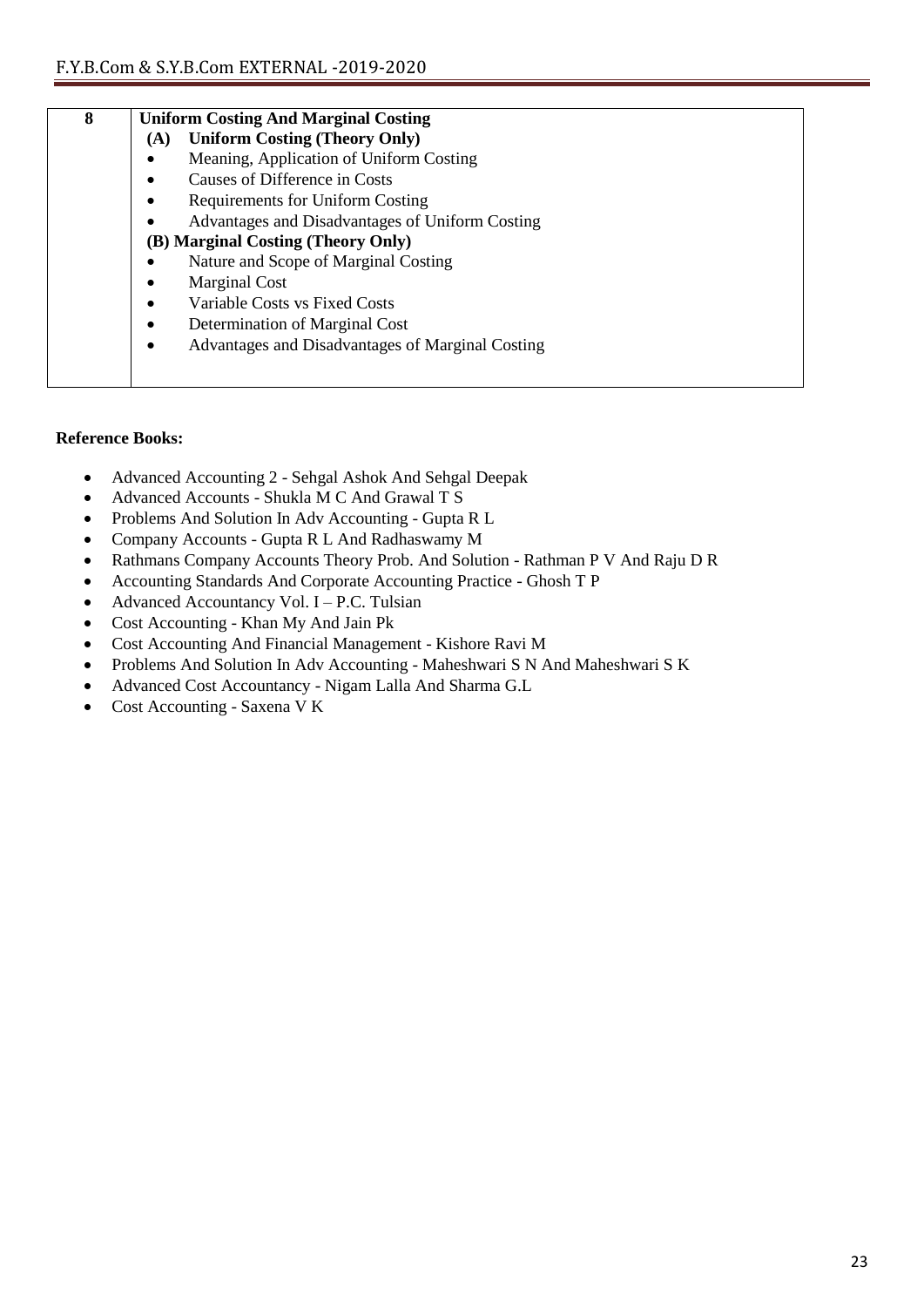|            | Discipline Specific Elective Accounting & Auditing | <b>SY.B.COM. EXTERNAL</b> |
|------------|----------------------------------------------------|---------------------------|
| UBE2DCOM02 | <b>Advanced Accounting-IV</b>                      |                           |

**Objective:** The Objective of this paper is to help students understand basic principles of auditing.

| Unit                    | <b>Description in detail</b>                                                                                                              |  |  |  |
|-------------------------|-------------------------------------------------------------------------------------------------------------------------------------------|--|--|--|
| $\mathbf{1}$            | <b>Introduction to Auditing:</b>                                                                                                          |  |  |  |
|                         | Definition of Auditing, Characteristics, Scope of Auditing, Difference between Accountancy<br>$\bullet$                                   |  |  |  |
|                         | and Auditing.                                                                                                                             |  |  |  |
|                         | Objectives of Auditing.                                                                                                                   |  |  |  |
|                         | Detention and prevention of frauds and errors.                                                                                            |  |  |  |
| $\boldsymbol{2}$        | <b>Vouching:</b>                                                                                                                          |  |  |  |
|                         | Meaning of Voucher and Vouching.                                                                                                          |  |  |  |
|                         | Importance of Vouching.<br>$\bullet$                                                                                                      |  |  |  |
|                         | Contents of good voucher.<br>$\bullet$                                                                                                    |  |  |  |
|                         | Vouching and auditor's duties.<br>$\bullet$                                                                                               |  |  |  |
|                         | Vouching of Credit sales and Payment from debtors, Credit Purchase and Payment to<br>$\bullet$<br>Creditors and Purchase of Fixed Assets. |  |  |  |
| $\mathbf{3}$            | <b>Audit Procedure</b>                                                                                                                    |  |  |  |
|                         | Types of Audits in brief<br>٠                                                                                                             |  |  |  |
|                         | Continuous Audit & Annual Audit.<br>$\bullet$                                                                                             |  |  |  |
|                         | Preparation before commencement of new audit.<br>$\bullet$                                                                                |  |  |  |
|                         | Audit program (with reference to Standard Auditing), Meaning, Advantages and                                                              |  |  |  |
|                         | Disadvantages.                                                                                                                            |  |  |  |
|                         | Audit working papers                                                                                                                      |  |  |  |
| $\overline{\mathbf{4}}$ | Internal Check, Internal Audit And Internal Control and Investigation                                                                     |  |  |  |
|                         | (A) Internal Check, Internal Audit And Internal Contro                                                                                    |  |  |  |
|                         | Meaning, Characteristics, Objectives of Internal Check and Internal Audit.<br>$\bullet$                                                   |  |  |  |
|                         | Auditor's duties regarding internal check and Internal Audit.<br>$\bullet$                                                                |  |  |  |
|                         | Difference between Internal Check, Internal Control and Internal Audit.                                                                   |  |  |  |
|                         | (B) Investigation                                                                                                                         |  |  |  |
|                         | Meaning and definition and Objectives of investigation.                                                                                   |  |  |  |
|                         | Difference between Auditing and Investigation.<br>$\bullet$                                                                               |  |  |  |
|                         | Points to be considered while conducting Investigation.<br>$\bullet$                                                                      |  |  |  |
|                         | Investigation on behalf of purchaser of business and on institution for granting a loan                                                   |  |  |  |
| 5                       | <b>Company Auditor:</b>                                                                                                                   |  |  |  |
|                         | Qualification, Disqualification, Appointments of company auditor.<br>$\bullet$                                                            |  |  |  |
|                         | Removal, Duties, Rights and liabilities of company auditors                                                                               |  |  |  |
|                         |                                                                                                                                           |  |  |  |
| 6                       | The Company Audit:<br>Audit of Share Capital                                                                                              |  |  |  |
|                         | General Program for verification of Share Capital.                                                                                        |  |  |  |
|                         | Verification of Shares Issued for Cash and other than Cash                                                                                |  |  |  |
|                         | Shares issued at Premium and Discount.                                                                                                    |  |  |  |
|                         | Issue and Redemption of Preference Shares.                                                                                                |  |  |  |
|                         | Issue of Bonus Shares.                                                                                                                    |  |  |  |
|                         | <b>Audit of Dividends</b>                                                                                                                 |  |  |  |
|                         | Verification of Dividend and Interim Dividend                                                                                             |  |  |  |
|                         |                                                                                                                                           |  |  |  |
| 7                       | <b>Verification And Valuation of Assets:</b>                                                                                              |  |  |  |
|                         | Capital and Revenue Expenditure                                                                                                           |  |  |  |
|                         | Capital Expenditure, Deferred Revenue Expenditure                                                                                         |  |  |  |
|                         | Verification of Assets                                                                                                                    |  |  |  |
|                         | General Principles, Valuation of Assets                                                                                                   |  |  |  |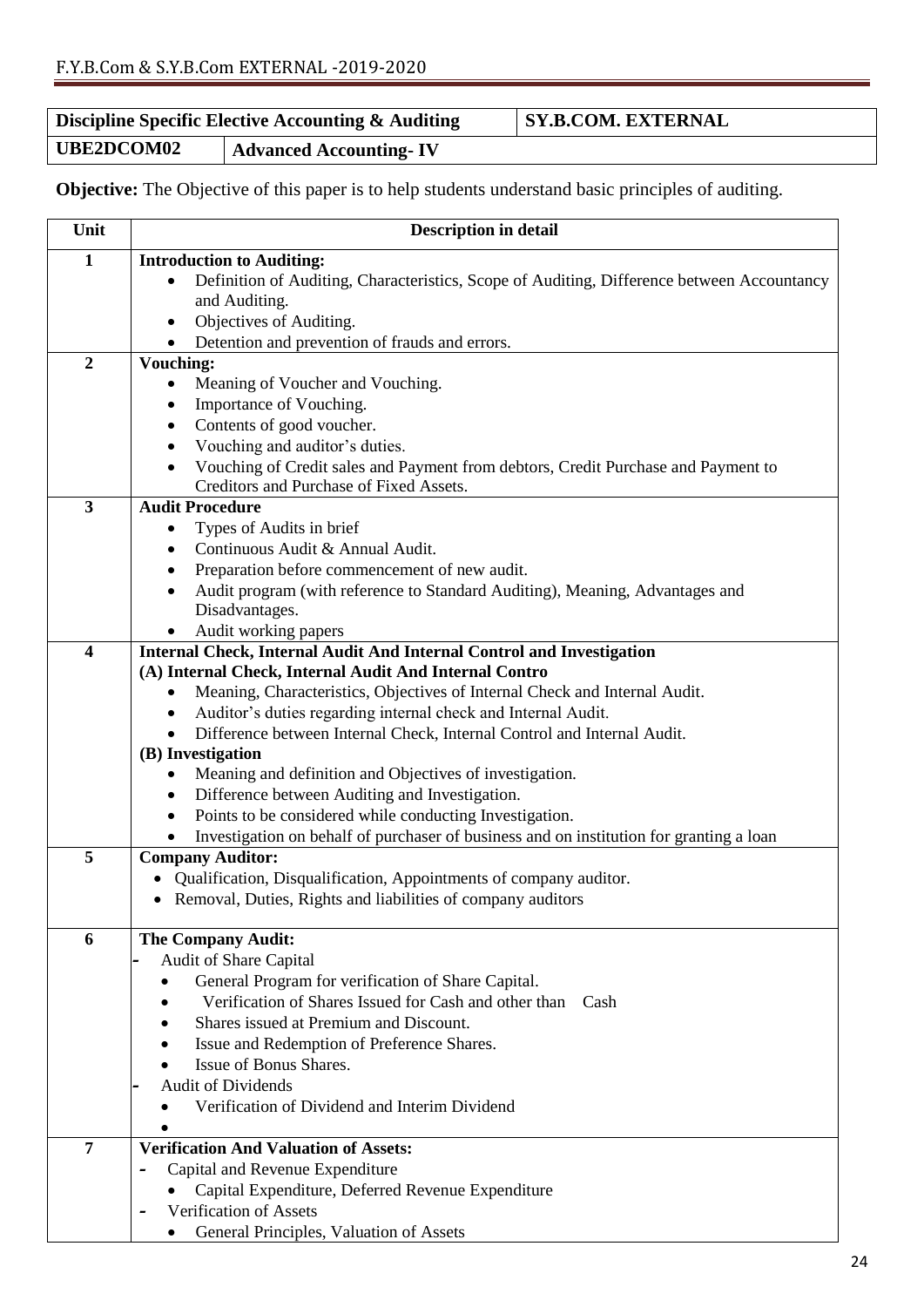|   | Verification of Specific Assets<br>-<br>Land and Buildings, Leasehold Property, Goodwill, Plant and Machinery, Inventory, Book<br>Debts, Cash on hand and Cash at Bank.                                                           |
|---|-----------------------------------------------------------------------------------------------------------------------------------------------------------------------------------------------------------------------------------|
| 8 | <b>Audit Reports and Divisible Profits:</b>                                                                                                                                                                                       |
|   | A) Audit Reports:                                                                                                                                                                                                                 |
|   | Basic elements of Auditor's Report, Format of Audit Report, Companies<br>➤<br>(Auditor's Report) Order 2003<br>$\triangleright$ Types of Audit Reports<br>Clean Report<br><b>Qualified Audit Report</b><br>(B) Divisible Profits: |
|   | Meaning of Divisible Profit.<br>➤<br>Short Examples on calculation of Divisible Profit.<br>$\bullet$                                                                                                                              |

# **Reference Books:**

- Practical Auditing Tandon B N
- A text book of auditing Jha Aruna
- Auditing Rawat D S
- Auditing Srinivasan R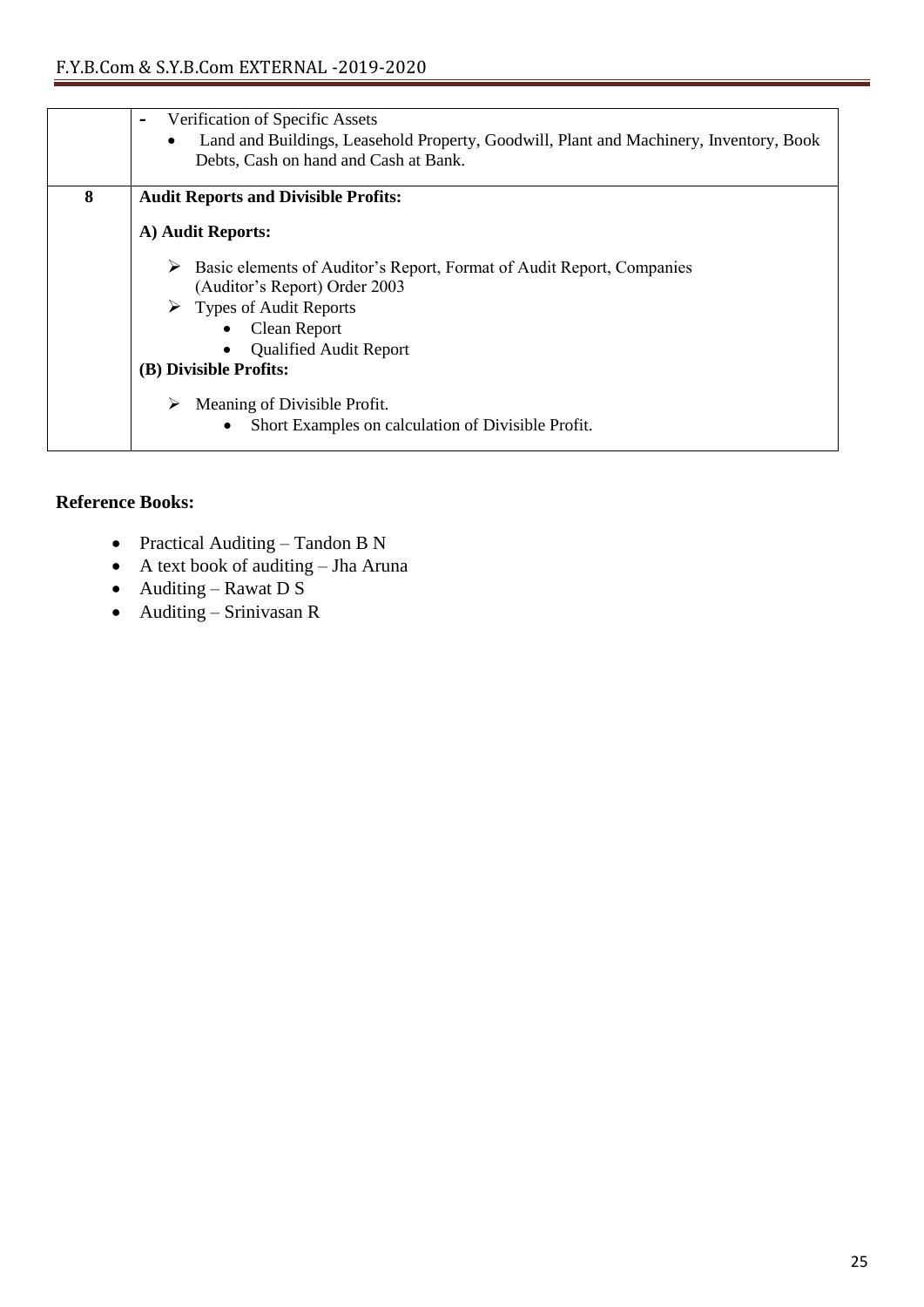|                         | <b>Generic Elective</b>                                                                                                                                                                |                                                                                                                                                                                 | <b>SY.B.COM. EXTERNAL</b>                                                                                                                                                                             |  |  |  |
|-------------------------|----------------------------------------------------------------------------------------------------------------------------------------------------------------------------------------|---------------------------------------------------------------------------------------------------------------------------------------------------------------------------------|-------------------------------------------------------------------------------------------------------------------------------------------------------------------------------------------------------|--|--|--|
| UBE2GCOM01              |                                                                                                                                                                                        | <b>Economics-II (Public Finance &amp; Trade)</b>                                                                                                                                |                                                                                                                                                                                                       |  |  |  |
| Unit                    |                                                                                                                                                                                        |                                                                                                                                                                                 | <b>Description in detail</b>                                                                                                                                                                          |  |  |  |
| $\mathbf{1}$            | <b>Public finance:</b><br>Meaning and scope of public finance.<br>Budget- main features of budget.<br>concept of balanced budget.<br>Fiscal policy- main instruments of fiscal policy. |                                                                                                                                                                                 |                                                                                                                                                                                                       |  |  |  |
| $\overline{2}$          | <b>Public Revenue:</b>                                                                                                                                                                 |                                                                                                                                                                                 |                                                                                                                                                                                                       |  |  |  |
|                         | Sources of revenue<br>taxes<br>classification of taxation<br>direct and indirect taxes<br>specific and ad valorem taxes                                                                | canons of taxation<br>social and economic objectives of taxation<br>characteristics of a good tax system<br>role of taxation in developing economies                            |                                                                                                                                                                                                       |  |  |  |
| $\overline{\mathbf{3}}$ | <b>Public Expenditure:</b><br>expenditure,<br>$\bullet$<br>expenditure,                                                                                                                | Causes of increase in public<br>Revenue and capital expenditure,<br>Development and non development<br>Principle of public expenditure,                                         | Effects of public expenditure on production,<br>Distribution,<br>Income and Employment.<br>Role of public expenditure in developing<br>$\bullet$<br>economy.                                          |  |  |  |
| $\overline{\mathbf{4}}$ | <b>Public debt:</b>                                                                                                                                                                    |                                                                                                                                                                                 |                                                                                                                                                                                                       |  |  |  |
|                         | ٠                                                                                                                                                                                      | Classification of public debt<br>Growth of public debt<br>Purpose of public debt<br>Methods of debt redemption<br>Burden of public debt<br>Burden of internal and external debt | Burden of internal and external debt<br>Role of public borrowing in a developing<br>economy<br>Effects of public debt on production<br>Distribution, consumption<br>• Level of income and employment. |  |  |  |
| 5                       |                                                                                                                                                                                        |                                                                                                                                                                                 | Importance of trade in economic growth, differentiate between internal trade and international trade,                                                                                                 |  |  |  |
|                         |                                                                                                                                                                                        | Comparative cost theory, Modern theory of international trade (Bertil Ohlin)                                                                                                    |                                                                                                                                                                                                       |  |  |  |
| 6                       |                                                                                                                                                                                        | balance of payment, causes, effects and remedies.                                                                                                                               | Terms of trade, balance of trade and balance of payment: Concepts and Components, Disequilibria in                                                                                                    |  |  |  |
| $\overline{7}$          |                                                                                                                                                                                        |                                                                                                                                                                                 | Rate of Exchange: Determinants of rate of exchange, demand and supply approach, purchasing power<br>parity theory, devaluation- merits, demerits, limitations, convertibility of currency.            |  |  |  |
| 8                       |                                                                                                                                                                                        | Strategies of globalization in India.                                                                                                                                           | IMF and World bank, MNC- meaning, merits and demerits, Role of MNC in developing countries,                                                                                                           |  |  |  |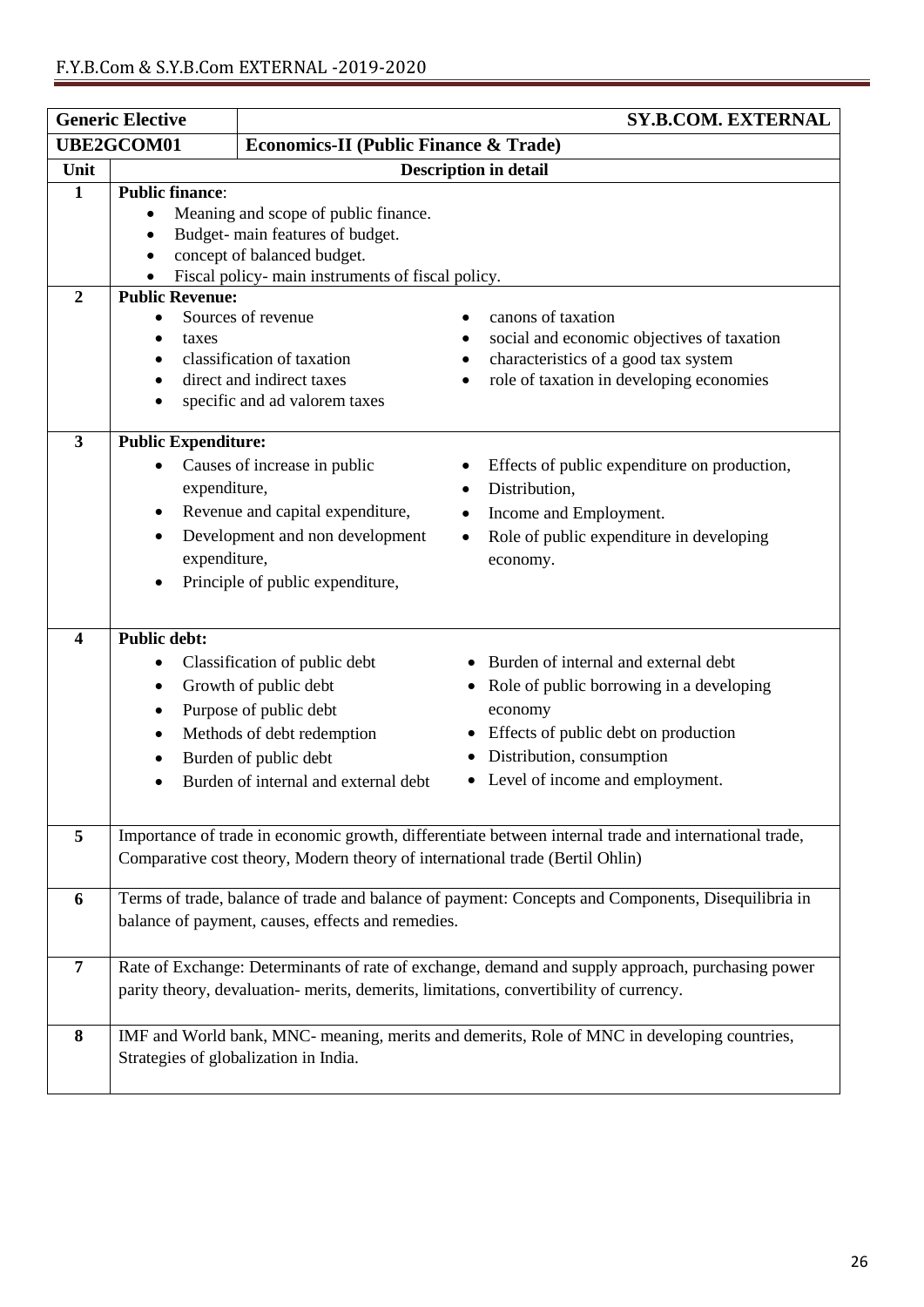- Money, Banking, Trade and Finance. K. P. M. Sundaram.
- Advanced Economic Theory. K. K. Dewat.
- > Public Finance. D. M. Mithani.
- $\triangleright$  Money, Banking and International Trade. T. T. Sethi.
- $\triangleright$  International Economics. Francis Cherunilam.
- Elementary Economics K. K. Dewett.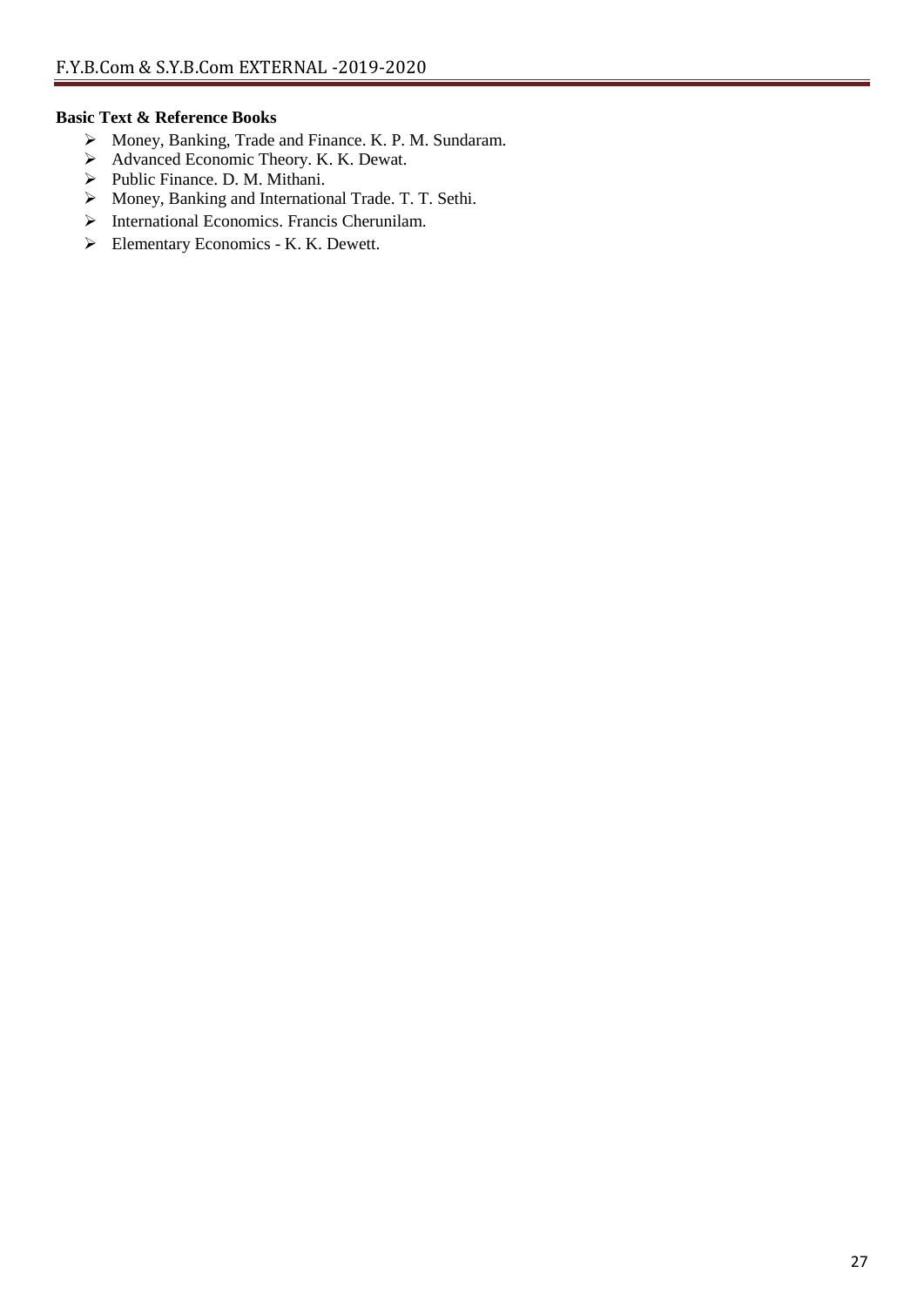|                         | <b>Skill - Enhancement Elective Course</b>                                                                                                                                                                                                                                               | <b>SY.B.COM. EXTERNAL</b>                                                           |  |  |  |
|-------------------------|------------------------------------------------------------------------------------------------------------------------------------------------------------------------------------------------------------------------------------------------------------------------------------------|-------------------------------------------------------------------------------------|--|--|--|
| <b>UBE2SCOM01</b>       |                                                                                                                                                                                                                                                                                          | Time Management & Disaster Management                                               |  |  |  |
| Unit                    | <b>Description in detail</b>                                                                                                                                                                                                                                                             |                                                                                     |  |  |  |
| 1<br>$\overline{2}$     | <b>Introduction to Time Management</b><br>Meaning, characteristics, objectives of Time Management<br><b>Significance of Time Management</b><br>٠<br><b>Fundamental Truths about Time</b><br>$\bullet$<br>Basic principles of Time Management<br>$\bullet$<br><b>Typical Time Wasters</b> |                                                                                     |  |  |  |
|                         | <b>Causes of Time Wastage</b><br>Time Wasters:<br>$\bullet$<br>Office environment<br>$\bullet$<br>Meetings, Telephone calls<br>$\bullet$<br>Visitors, Poor delegation<br>$\bullet$<br>Inability to say "No"<br>Internet, Televisions, Travel.                                            |                                                                                     |  |  |  |
| $\overline{\mathbf{3}}$ | <b>Time Management Tools</b><br>Ways to overcome Time Wasters<br>$\bullet$<br>strategies<br>Budget – best tools for Time Management<br>How to save time?                                                                                                                                 | Planning Components and Time Management – objective, policy, programmers, schedule, |  |  |  |
| $\overline{\mathbf{4}}$ | <b>Application of Time Management</b><br>Learning Time Management<br>Prioritizing<br>٠<br>Weekly plan                                                                                                                                                                                    | Practical Experience and games on; Goal Setting                                     |  |  |  |
| 5                       | <b>Fundamentals of Disaster</b><br>Meaning,<br>٠<br>Nature of Disaster,<br>٠<br>Concept of Hazard, Risk and Vulnerability                                                                                                                                                                | Types of Disasters (Natural & Non-Natural Disasters and Manmade Disasters),         |  |  |  |
| 6                       | <b>Management of Disaster</b><br>$\bullet$<br>Planning, Coordination<br>٠<br>leadership and control<br>٠<br>Disaster Management Cycle: Mitigation<br>Preparedness<br>Response & Recovery<br><b>Disaster Risk Reduction</b>                                                               | Disaster Management (Concept & significance)                                        |  |  |  |